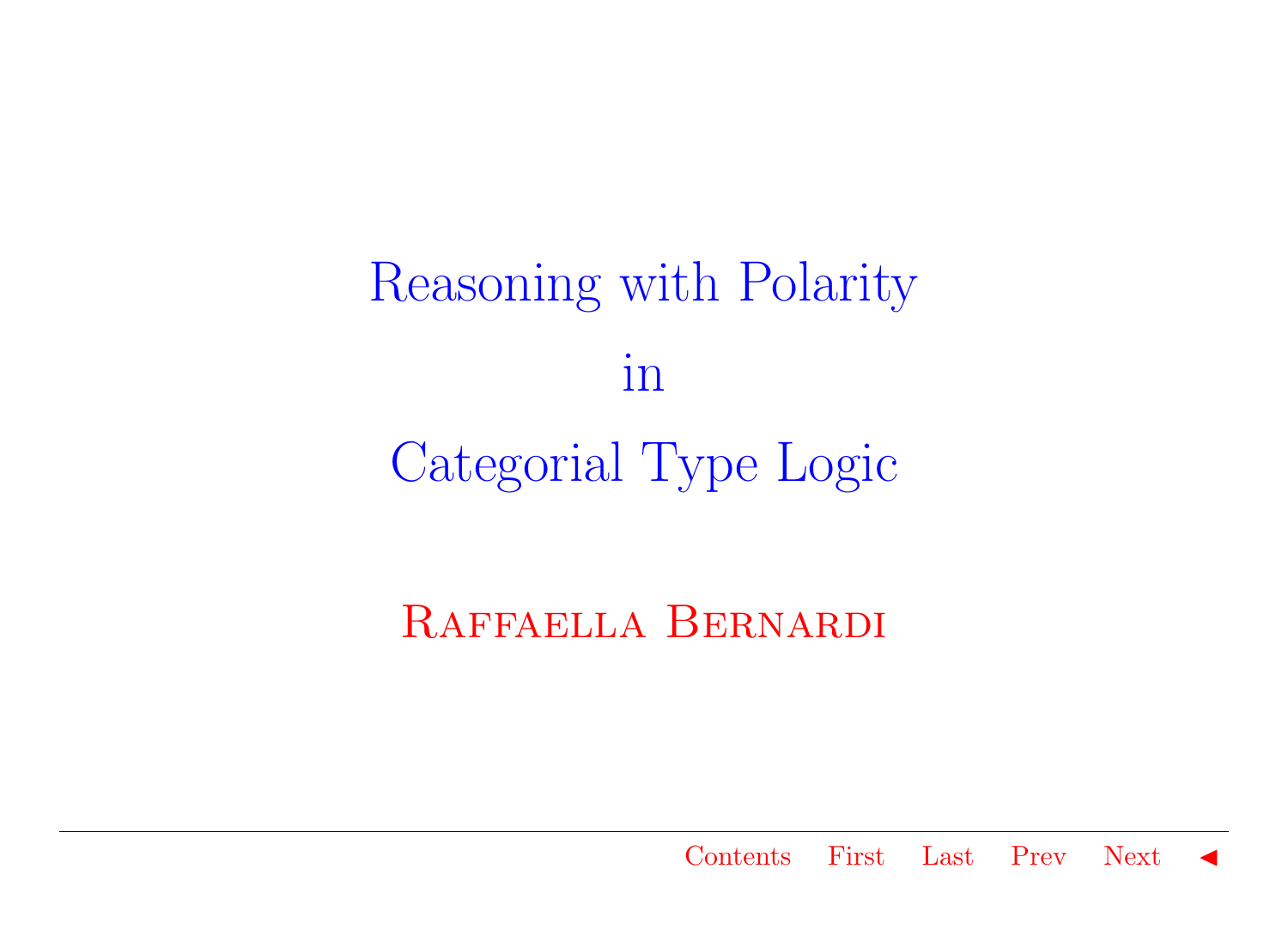#### **Contents**

<span id="page-1-0"></span>

|                | 4  |
|----------------|----|
| $\overline{2}$ | 5  |
| 3              | 6  |
| 4              | 7  |
| 5              | 8  |
| 6              | 9  |
| 7              | 10 |
| 8              | 11 |
| 9              | 12 |
| 10             | 13 |
| <b>11</b>      | 14 |
| 12             | 15 |
| 13             | 16 |
| 14             | 17 |
| 15             | 18 |
| -16            | 19 |
| 17             | 20 |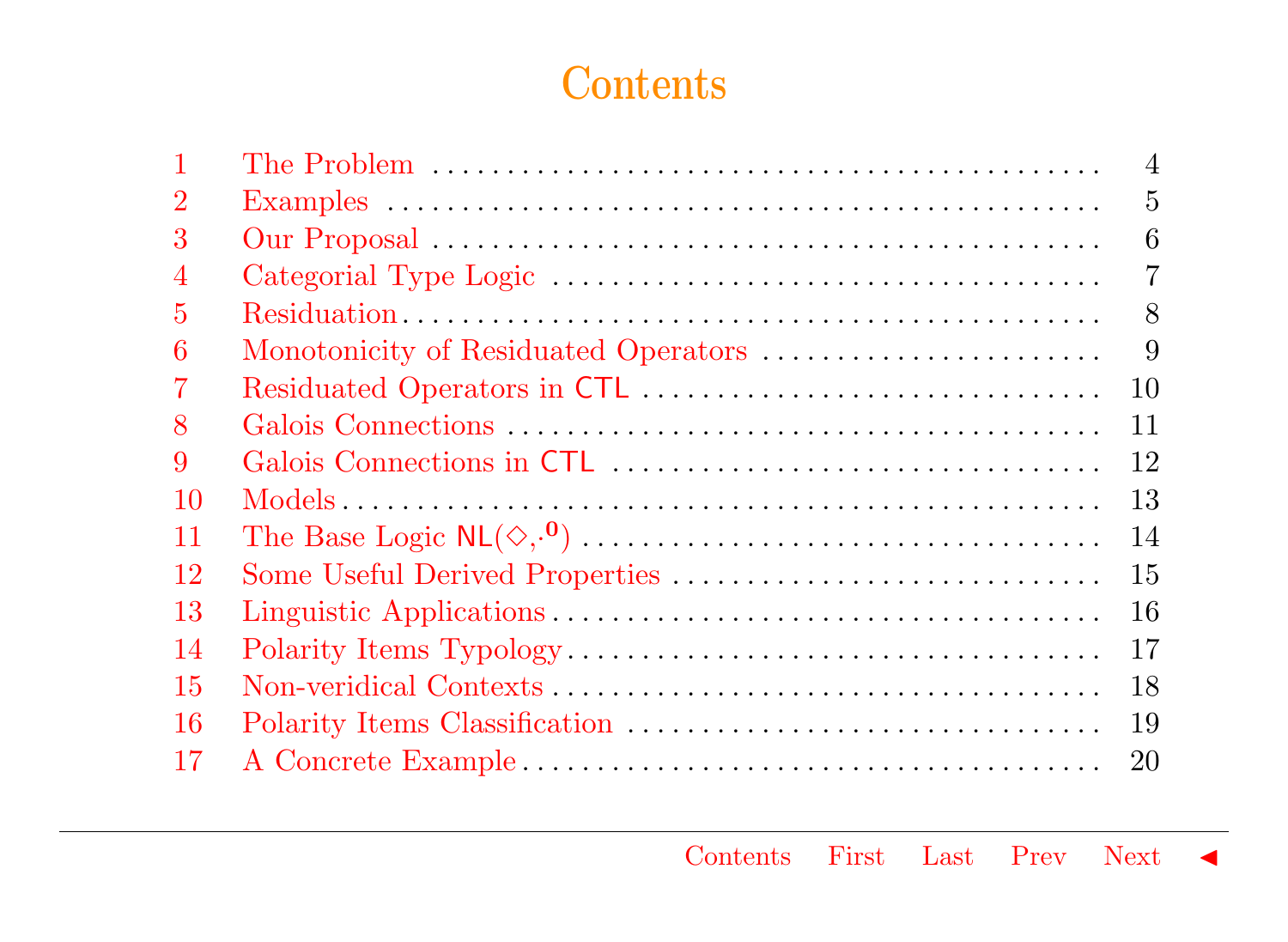| 19 |                                                                                                                                                |  |
|----|------------------------------------------------------------------------------------------------------------------------------------------------|--|
| 20 |                                                                                                                                                |  |
|    |                                                                                                                                                |  |
|    | 22 Greek (II) $\ldots$ $\ldots$ $\ldots$ $\ldots$ $\ldots$ $\ldots$ $\ldots$ $\ldots$ $\ldots$ $\ldots$ $\ldots$ $\ldots$ $\ldots$ $\ldots$ 25 |  |
|    |                                                                                                                                                |  |
|    |                                                                                                                                                |  |
|    |                                                                                                                                                |  |
|    |                                                                                                                                                |  |
|    |                                                                                                                                                |  |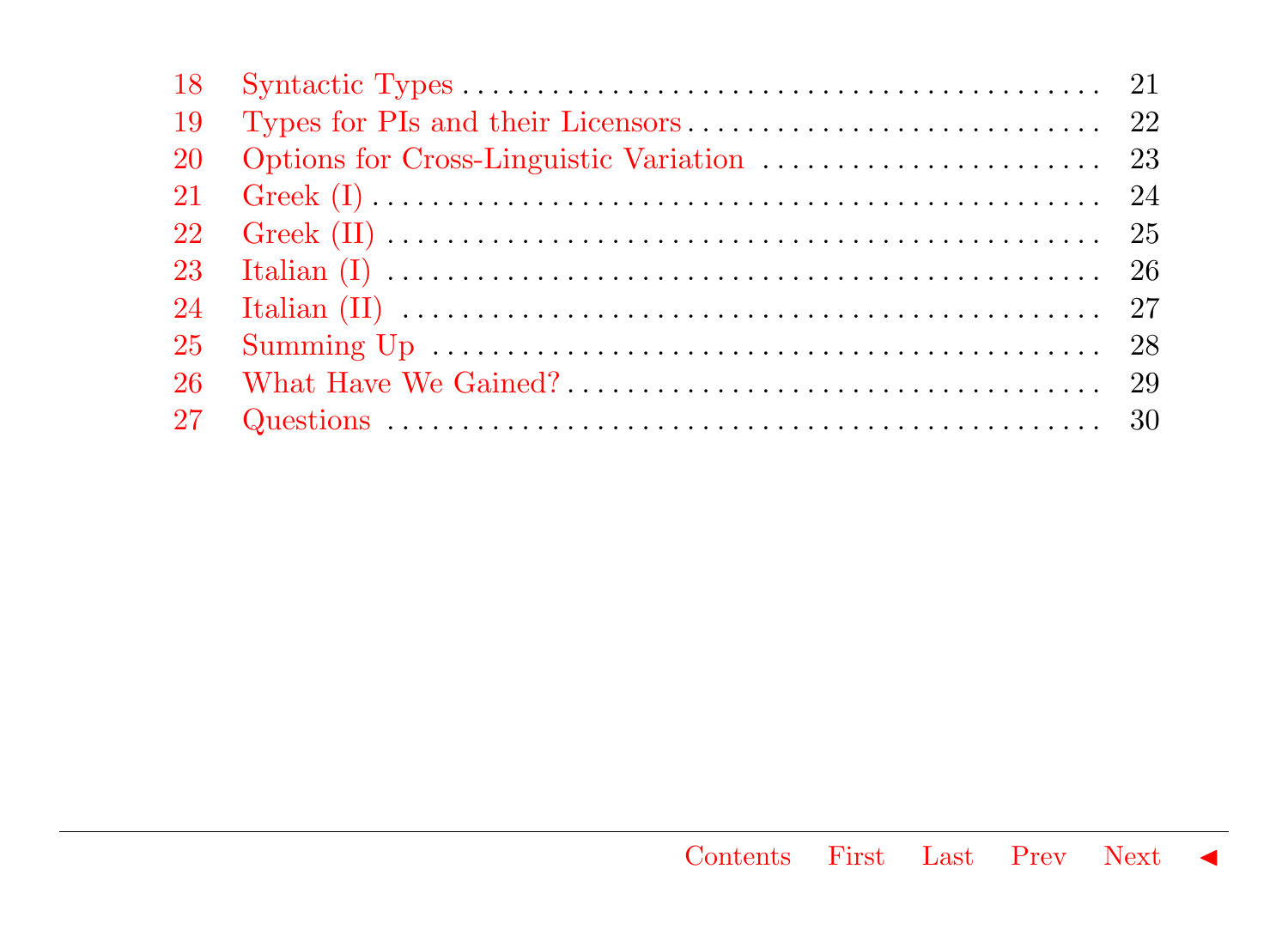# <span id="page-3-0"></span>1. The Problem

- In formal linguistic literature, one finds examples of theories based on classifications of items which belong to the same semantic type but which differ in their syntactic distribution. For example,
	- $\triangleright$  generalized quantifiers have been classified considering their different ways of scope taking [Beghelli and Stowell'97];
	- $\triangleright$  wh-phrases can be divided considering their sensitivity to different weakislands strength [Szablosci and Zwarts'97];
	- $\triangleright$  adverbs differ in their order relations [Ernst'01];
	- $\triangleright$  polarity items have been distinguished by the sort of licensors they require for grammaticality [Wouden'94,Giannakidou'97].
- $\triangleright$  In all these cases, the described classifications are based on semantically motivated subset relations holding within the domain of interpretation of the involved items.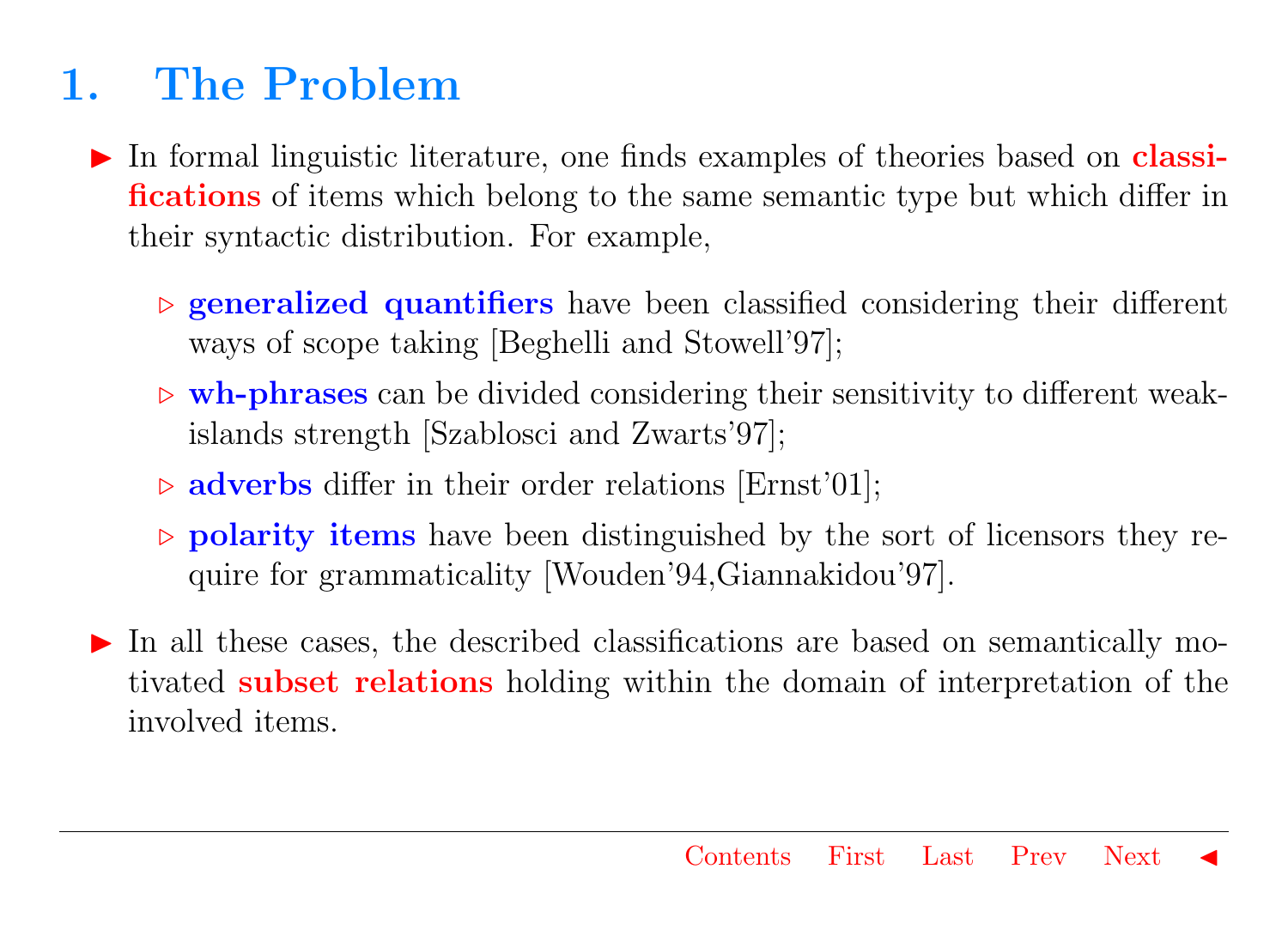## <span id="page-4-0"></span>2. Examples

- a. Three referees read an abstract. Three  $> An$ ,  $An > Three$ .
- b. Three referees read few abstracts. [Three  $>$  Few,  $*$ Few  $>$  Three].
- a. Who didn't Fido see?
- b. \*How didn't Fido behave?
- a. Usually I speak with anybody I meet;
- b. \*Yesterday I spoke with anybody I met;
- c. It is not the case that I speak with anybody I meet.

'Yesterday' is a veridical function;

'Usually' is nonveridical;

'Anybody' requires a nonveridical function;

 $AV \subseteq NV$ ;

e.g. 'It is not the case' is antiveridical.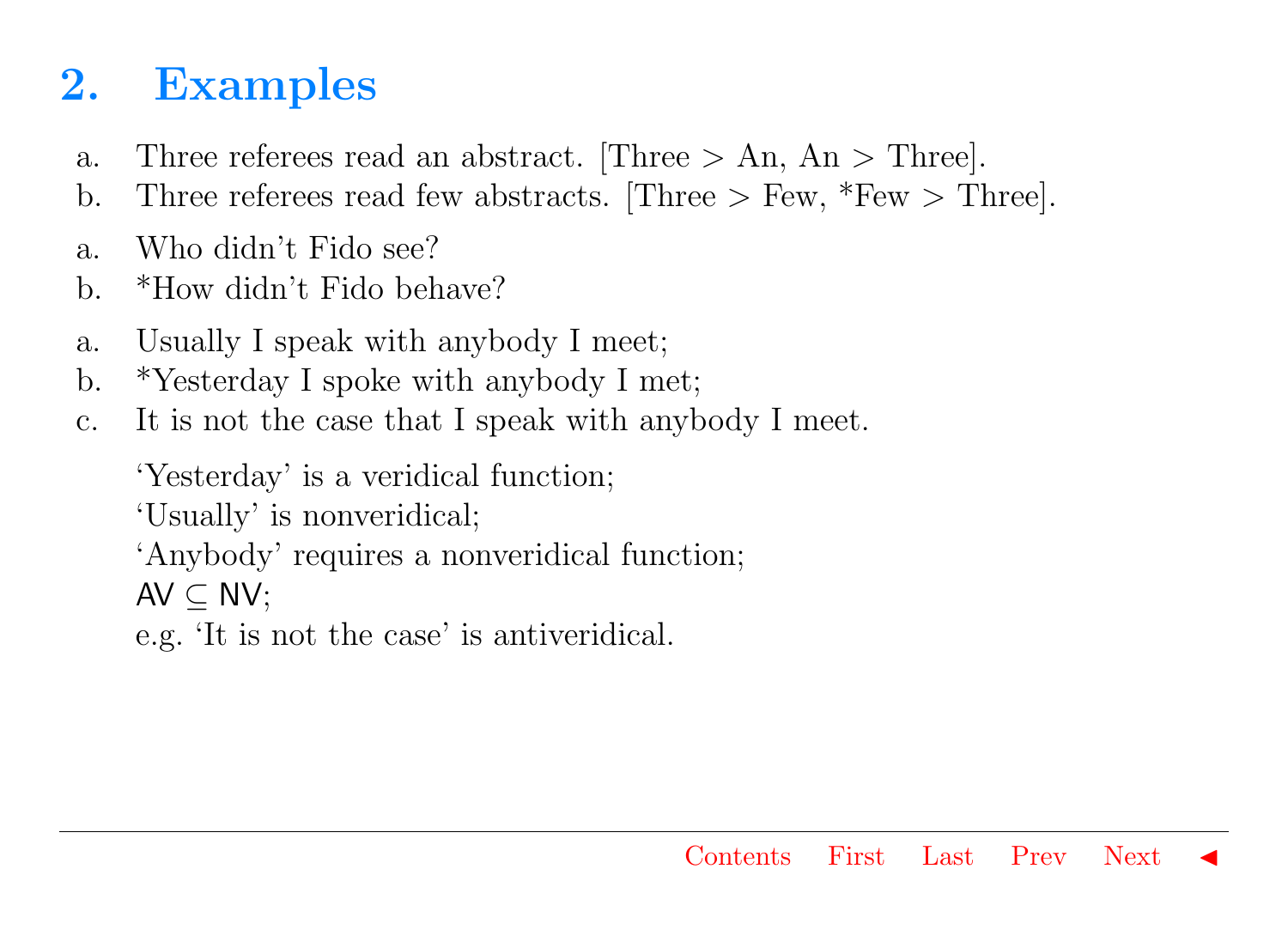### <span id="page-5-0"></span>3. Our Proposal

- $\triangleright$  Proposal: To exploit the logical tools of the Categorial Type Logic (CTL) framework to encode the subset relations as derivability relations among the types of the involved items.
- $\blacktriangleright$  Aim: to show how CTL can contribute to the study of linguistic typologies.
- **Framework:** CTL belongs to the same Formal Grammar family of [Classi](#page-4-0)[cal Categorial Grammar](#page-4-0) (CG), Combinatory Categorial Grammar (CCG) and [Lambek Calculus](#page-6-0) (NL). Schematically, they differ as following.

| CG $&$ CCG                                                                                                                                             | <b>NL</b>       |       |
|--------------------------------------------------------------------------------------------------------------------------------------------------------|-----------------|-------|
| Categories                                                                                                                                             | Formulas        | ditto |
| Type forming operators $(\setminus, /)$ Logical operators $(\setminus, \bullet, /)$ $(\setminus_i, \bullet_i, /_i, \Diamond_i, \Box_i^{\downarrow}, )$ |                 |       |
| Rule schemata                                                                                                                                          | Inference Rules | ditto |
| Parsing                                                                                                                                                | Deduction       | ditto |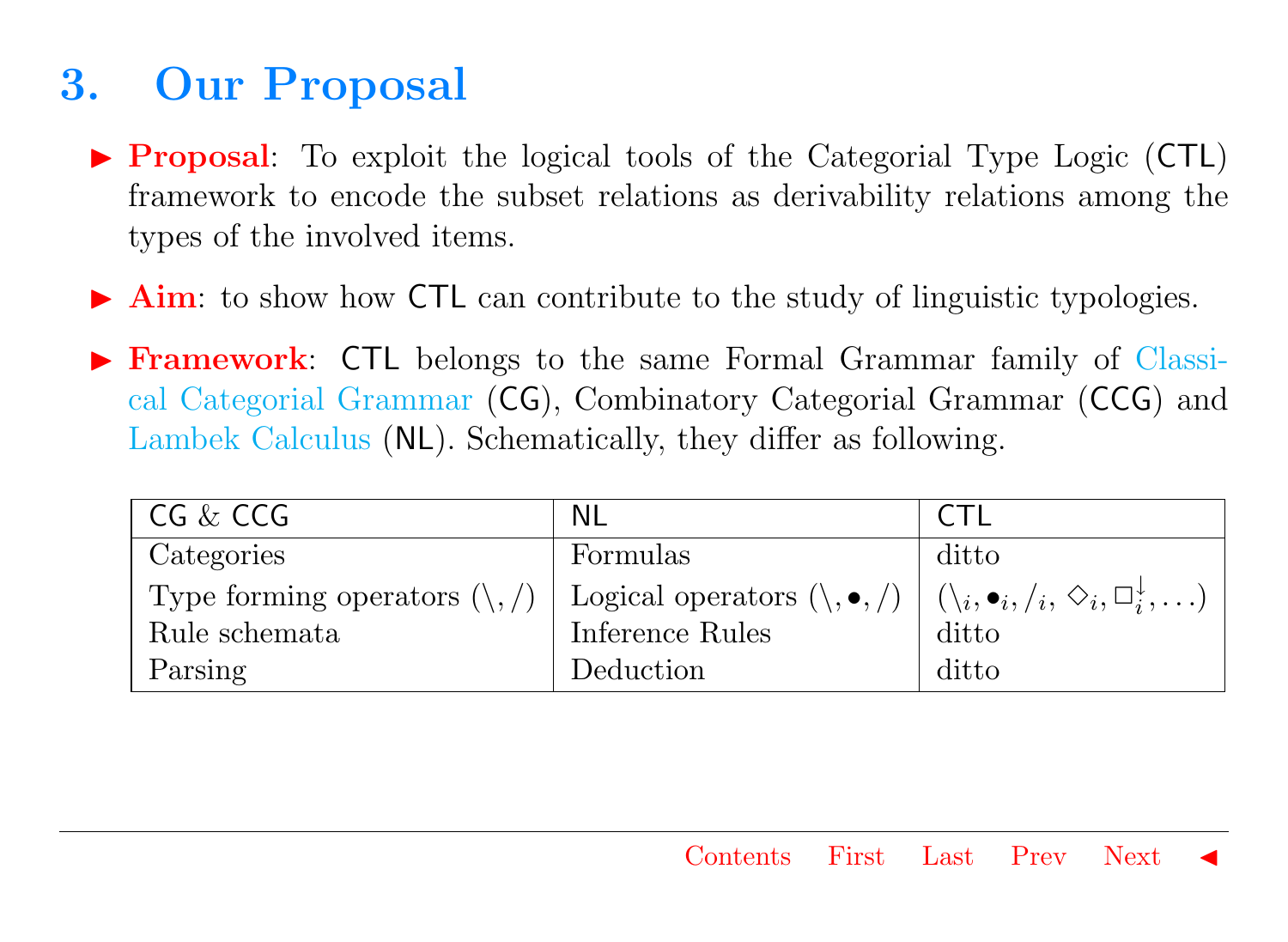# <span id="page-6-0"></span>4. Categorial Type Logic

- I CTL provides a modular architecture to study constants and variation of grammatical composition:
	- $\triangleright$  base logic grammatical invariants, universals of form/meaning assembly;
	- $\triangleright$  structural module non-logical axioms (postulates), lexically anchored options for structural reasoning.
- I Up till now, research on the constants of the base logic has focussed on binary operators. E.g.
	- $\triangleright$  Lifting theorem:  $A \vdash (B/A) \backslash B;$

While unary operators have been used to account for structural variants.

- ▶ We will show how **unary operators** can be used
	- $\triangleright$  to account for linguistic classification encoding the **subset relations** among items of the same semantic type, and
	- $\triangleright$  to account for **cross-linguistic** differences.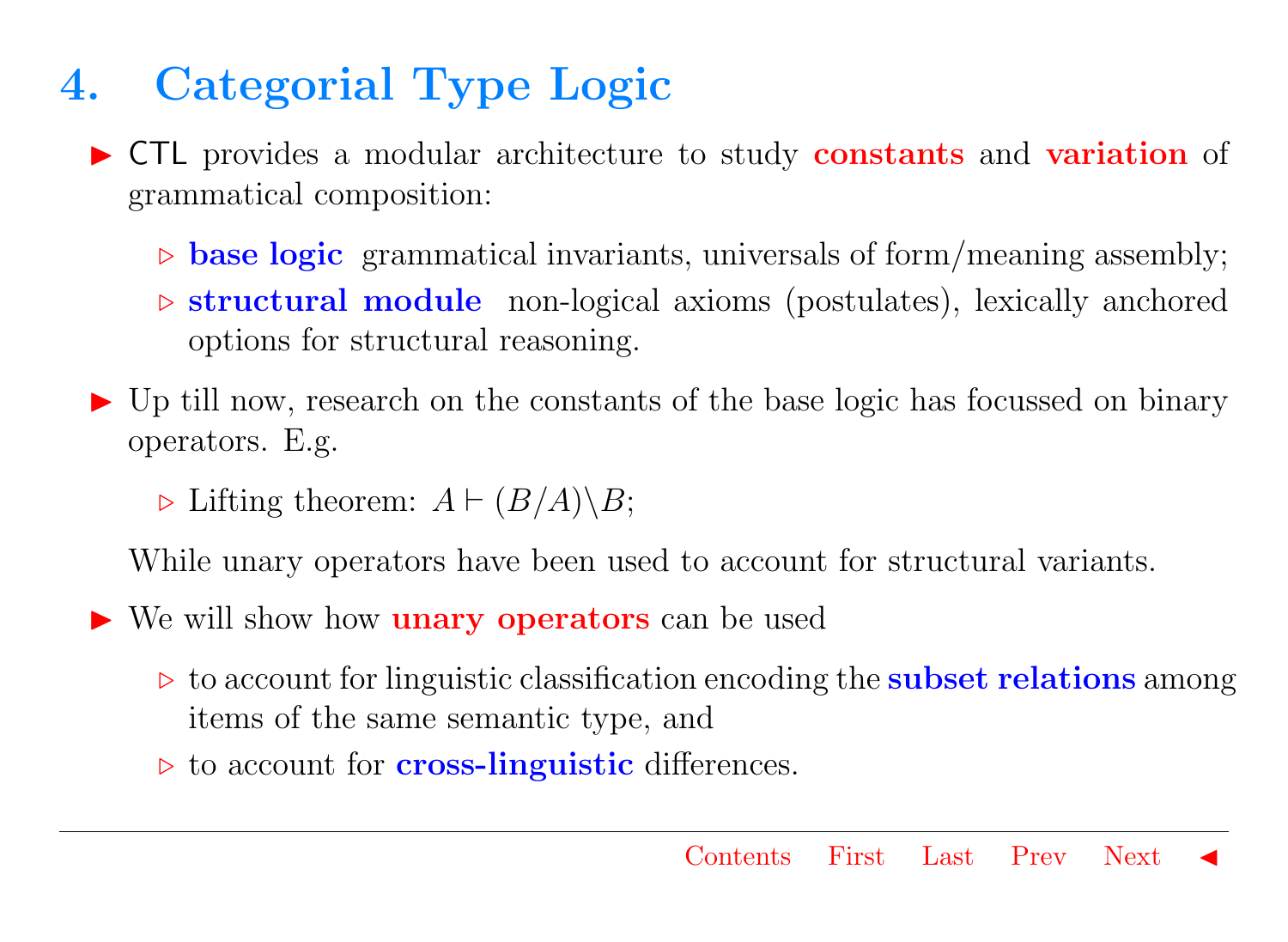#### <span id="page-7-0"></span>5. Residuation

In [Areces, Bernardi and Moortgat 01] the base logic  $(NL(\diamondsuit, \cdot^0))$  consisting of residuated and Galois connected operators has been studied.

Let  $\mathcal{A}_i = (A_i, \sqsubseteq_{A_i})$  be partially ordered sets. A pair of functions  $(f, g)$  such that  $f : A_1 \to$  $A_2$  and  $g: A_2 \to A_1$  forms a **residuated pair** if

$$
[RES_1] \quad \forall x \in A_1, y \in A_2 \left( \begin{array}{c} f(x) \sqsubseteq_{A_2} y \\ \text{iff} \\ x \sqsubseteq_{A_1} g(y) \end{array} \right)
$$

Similarly, a triple of functions  $(f, g, h)$  such that  $f : A_1 \times A_2 \rightarrow A_3$ ,  $g : A_1 \times A_3 \rightarrow A_2$ ,  $h: A_3 \times A_2 \rightarrow A_1$  forms a **residuated triple** if

$$
[RES_2] \quad \forall x \in A_1, y \in A_2, z \in A_3 \begin{pmatrix} x \sqsubseteq_{A_1} h(z, y) \\ \text{iff} \\ f(x, y) \sqsubseteq_{A_3} z \\ \text{iff} \\ y \sqsubseteq_{A_2} g(x, z) \end{pmatrix}
$$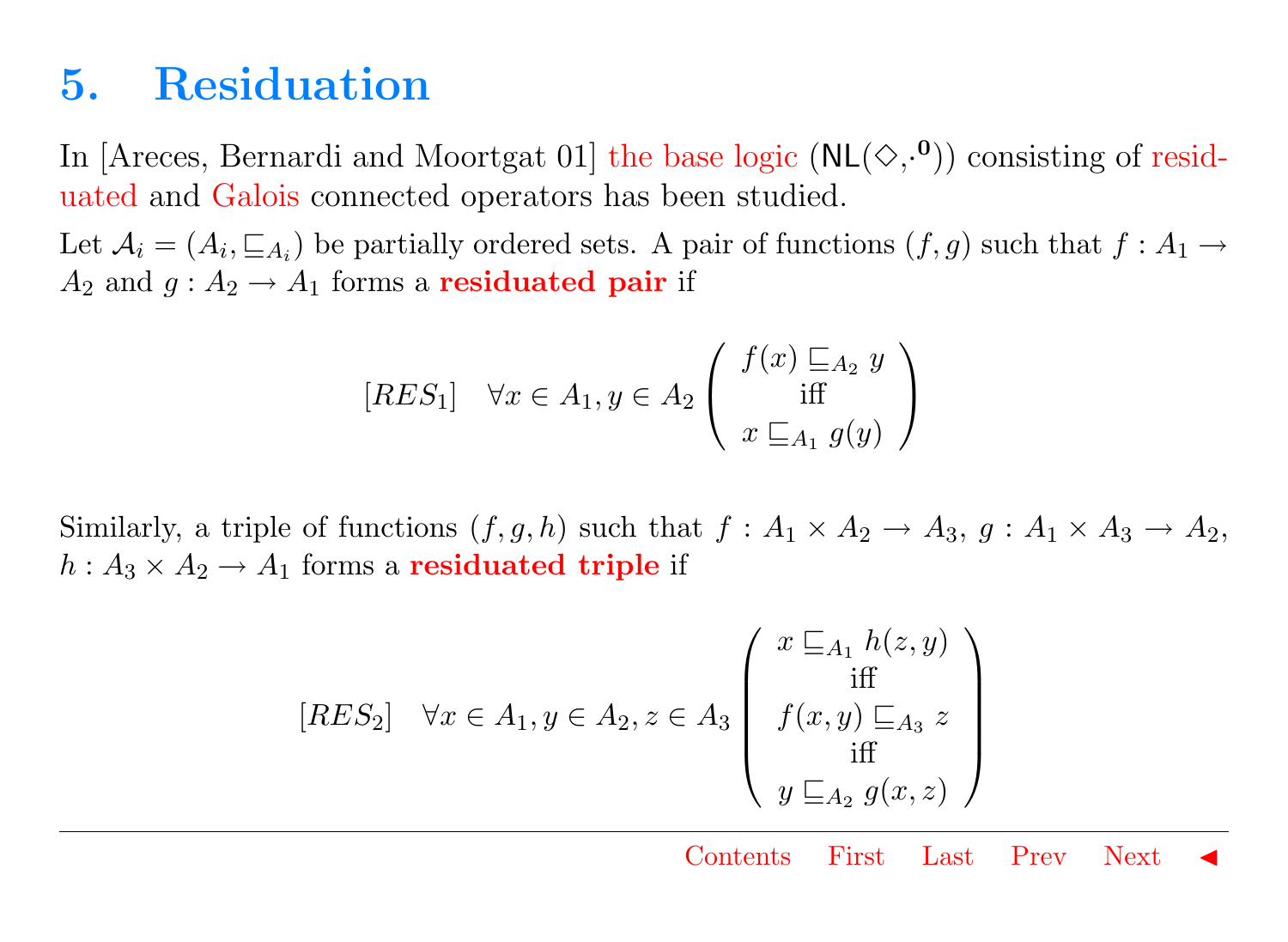#### <span id="page-8-0"></span>6. Monotonicity of Residuated Operators

Saying that  $(f, g)$  is a residuated pair is equivalent to the conditions i) and ii), i. f and g are  $\lceil \cdot \rceil$ -functions.

ii. 
$$
\forall y \in A_2, x \in A_1
$$
 
$$
\begin{pmatrix} f(g(y)) \sqsubseteq_{A_2} y \\ \text{and} \\ x \sqsubseteq_{A_1} g(f(x)) \end{pmatrix}
$$

Saying that  $(f, g, h)$  is a residuated triple is equivalent to requiring

i. f is a  $[\uparrow, \uparrow]$ -function, g is an  $[\downarrow, \uparrow]$ -function and h is an  $[\uparrow, \downarrow]$ -function.

ii. 
$$
\forall x \in A_1, y \in A_2, z \in A_3
$$
\n
$$
\begin{pmatrix}\nf(x, g(x, z)) \sqsubseteq_{A_3} z \\
\text{and} \\
y \sqsubseteq_{A_2} g(x, f(x, y)) \\
\text{and} \\
f(h(z, y), y) \sqsubseteq_{A_3} z \\
\text{and} \\
x \sqsubseteq_{A_1} h(f(x, y), y)\n\end{pmatrix}
$$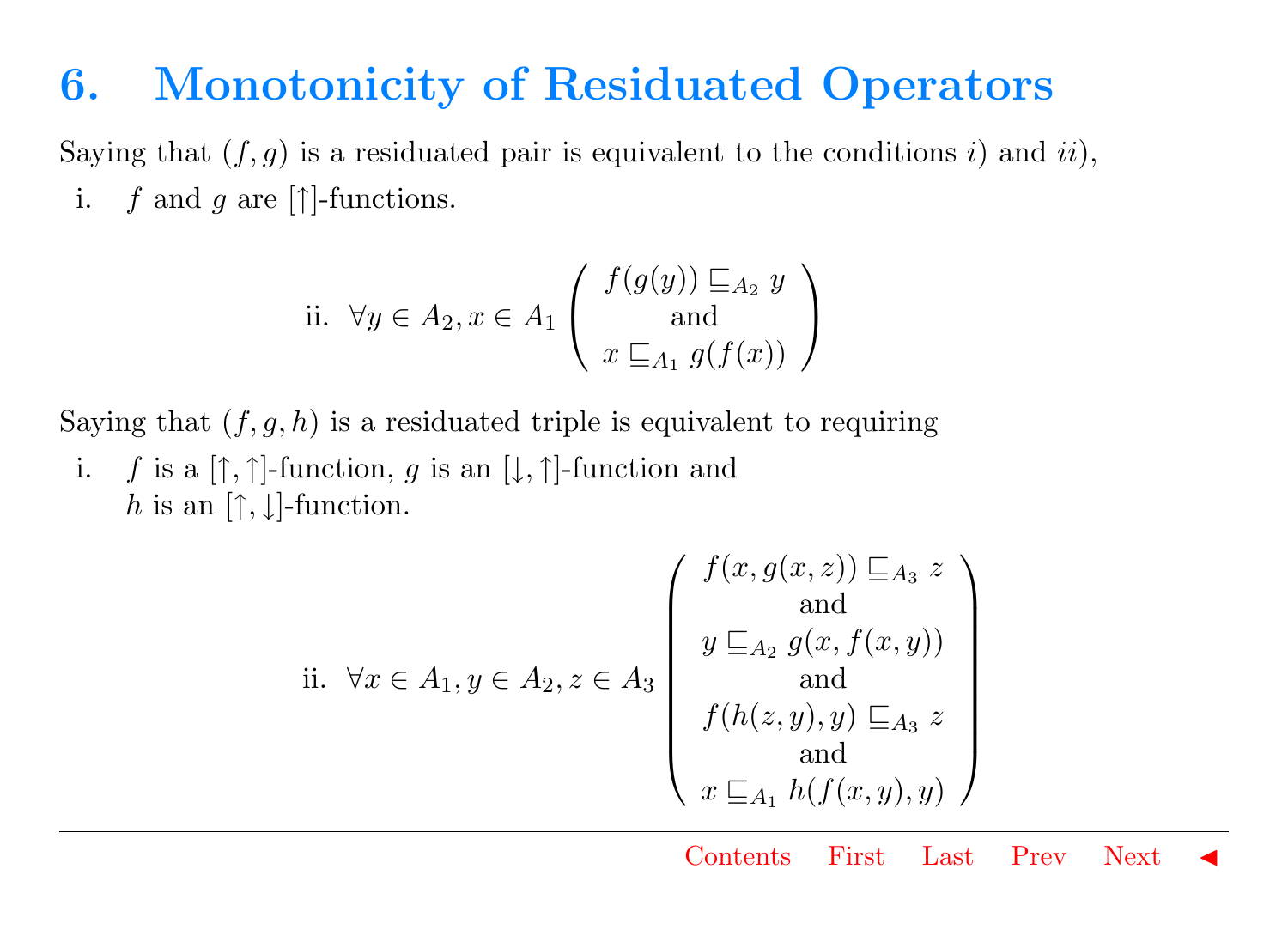### <span id="page-9-0"></span>7. Residuated Operators in CTL

The connectives  $(\cdot, \bullet, \cdot)$  of NL in [Lambek 58, 61] form a residuated triple of operators, i.e.

$$
[RES_2] \quad \forall A, B, C \in \text{TYPE} \left( \begin{array}{c} A \vdash C/B \\ \text{iff} \\ A \bullet B \vdash C \\ \text{iff} \\ B \vdash A \setminus C \end{array} \right)
$$

Similarly, the  $\diamondsuit, \Box^{\downarrow}$  connectives introduced in [Moortgat & Kurtonina 95] form a residuated pair,

$$
[RES_1] \quad \forall A, B \in \text{TYPE} \left( \begin{array}{c} \Diamond A \vdash B \\ \text{iff} \\ A \vdash \Box^{\downarrow} B \end{array} \right)
$$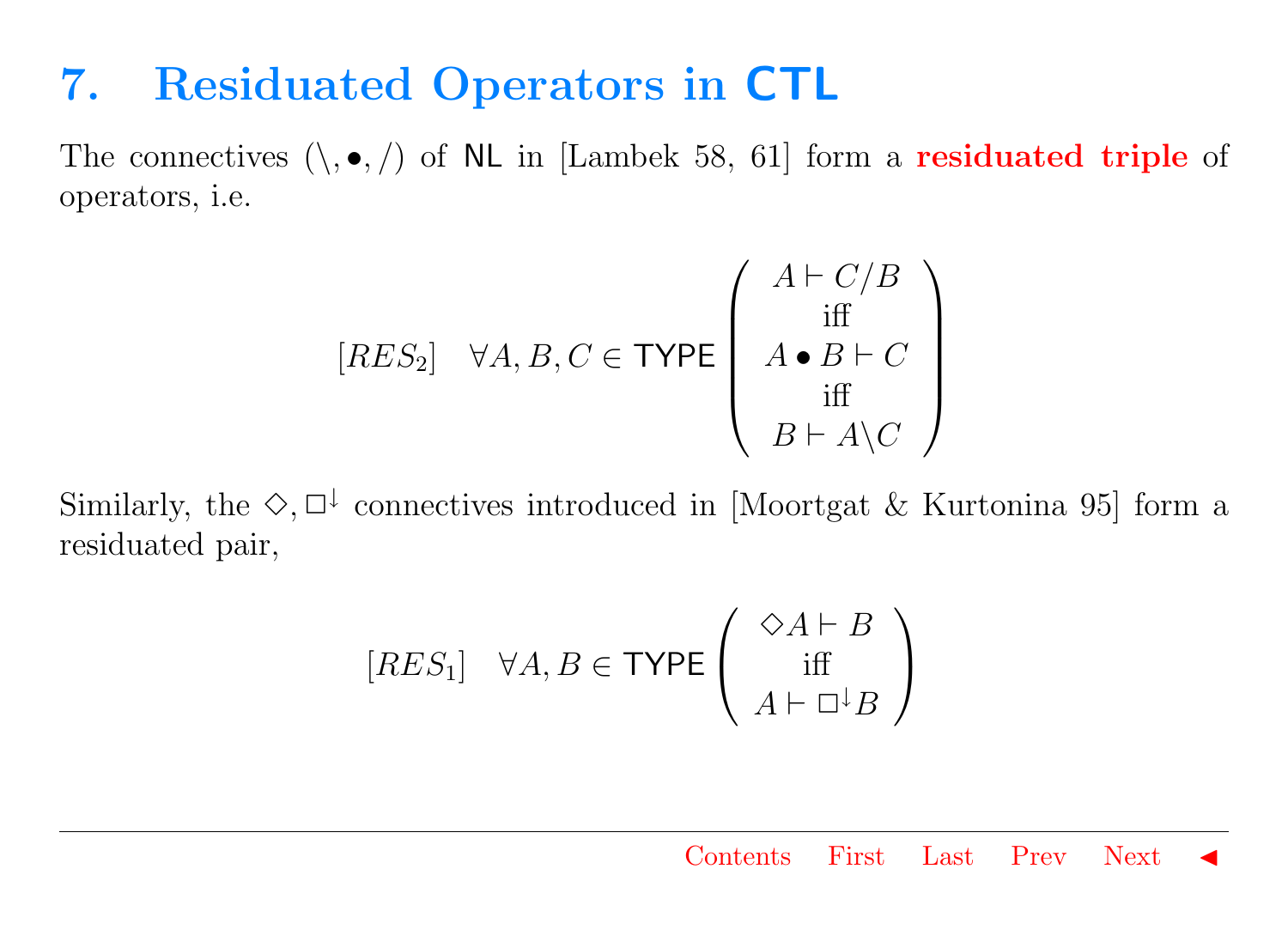#### <span id="page-10-0"></span>8. Galois Connections

Let  $A_i = (A_i, \underline{\sqsubseteq}_{A_i})$  be a partially ordered set. Consider a pair of functions  $f : A_1 \to A_2$ and  $g: A_2 \to A_1$ . The pair  $(f, g)$  is called a [Galois connection](#page-11-0) if

[GC] 
$$
\forall x \in A_1, y \in A_2 \begin{pmatrix} y \sqsubseteq_{A_2} f(x) \\ \text{iff} \\ x \sqsubseteq_{A_1} g(y) \end{pmatrix}
$$

The equivalent formulation of this property in terms of the monotonicity behavior and a composition rule is given by

i. f and g are [ $\downarrow$ ]-functions;

ii. 
$$
\forall x \begin{pmatrix} x \sqsubseteq f(g(x)) \\ \text{and} \\ x \sqsubseteq g(f(x)) \end{pmatrix}
$$

Remark 1 Galois connected operators have been also studied in the context of Linear Logic where they are intended to exhibit negation-like behavior. This means that the Galois properties have to be mixed with extra features guaranteeing, for example, a double negation law  $f(g(A)) = A = g(f(A)).$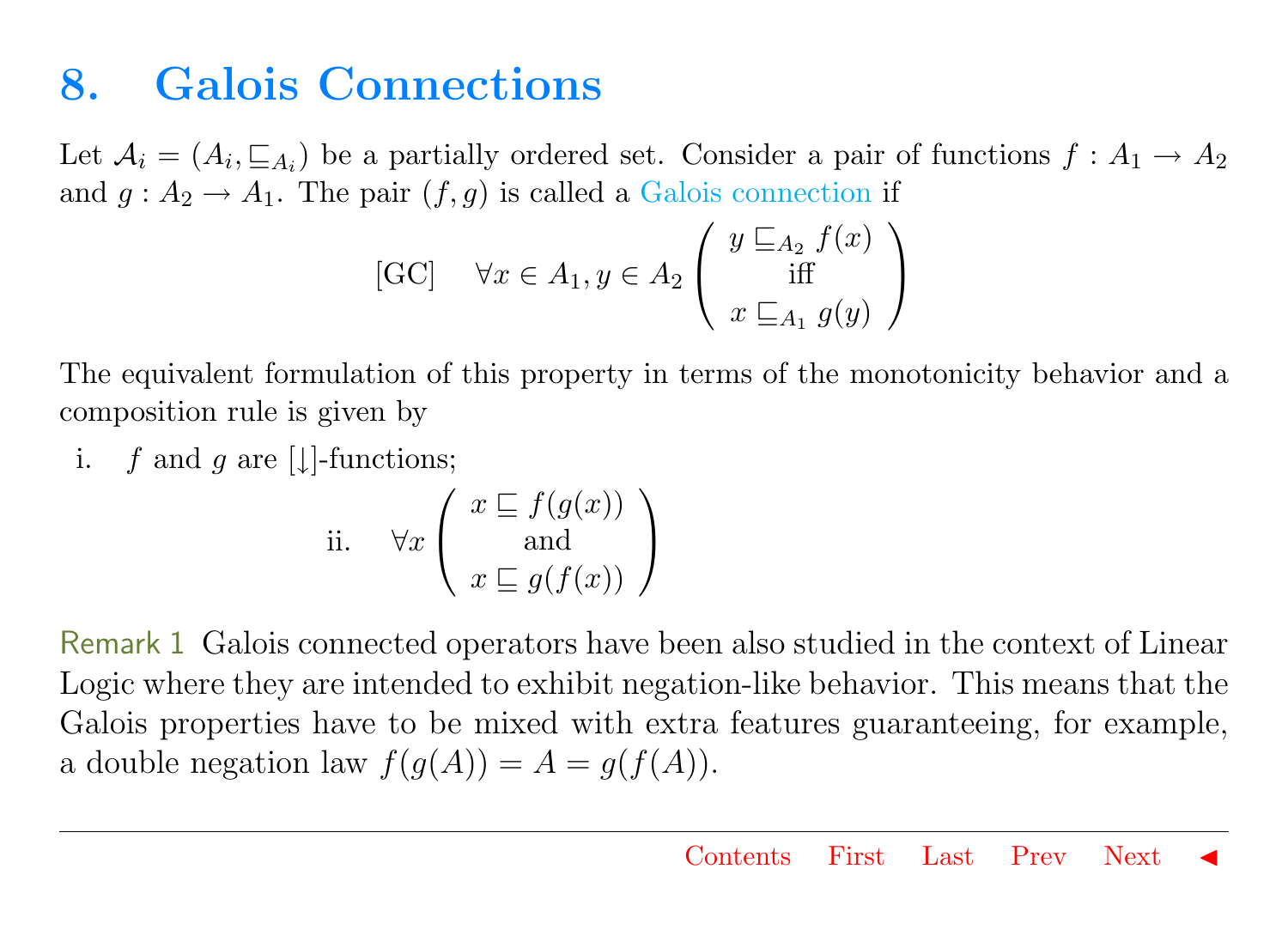#### <span id="page-11-0"></span>9. Galois Connections in CTL

 $NL(\diamondsuit, \cdot^0)$  is obtained by the base logic of residuation  $NL(\diamondsuit)$  by adding the unary Galois connected operators:

[GC] 
$$
\forall A, B \in \text{TYPE}\left(\begin{array}{c} A \vdash \n^{\text{0}}B \\ \text{iff} \\ B \vdash A^{\text{0}} \end{array}\right)
$$

Remark 3  $\mathsf{NL}(\diamondsuit)$  is the pure calculus of residuation. But, note that  $\setminus$  and / form a **Galois** connection when their positive argument is fixed (i.e.  $\setminus B$ ,  $B/$ ).

[GC] 
$$
\forall A, B \in \text{TYPE}\left(\begin{array}{c} A \vdash B/(A \backslash B) \\ \text{and} \\ A \vdash (B/A) \backslash B \end{array}\right)
$$

This fact is derivation is known as **lifting theorem** and has found interesting linguistic applications.

Remark 4 Similarly, one could consider Dual Galois as well (Goré 98).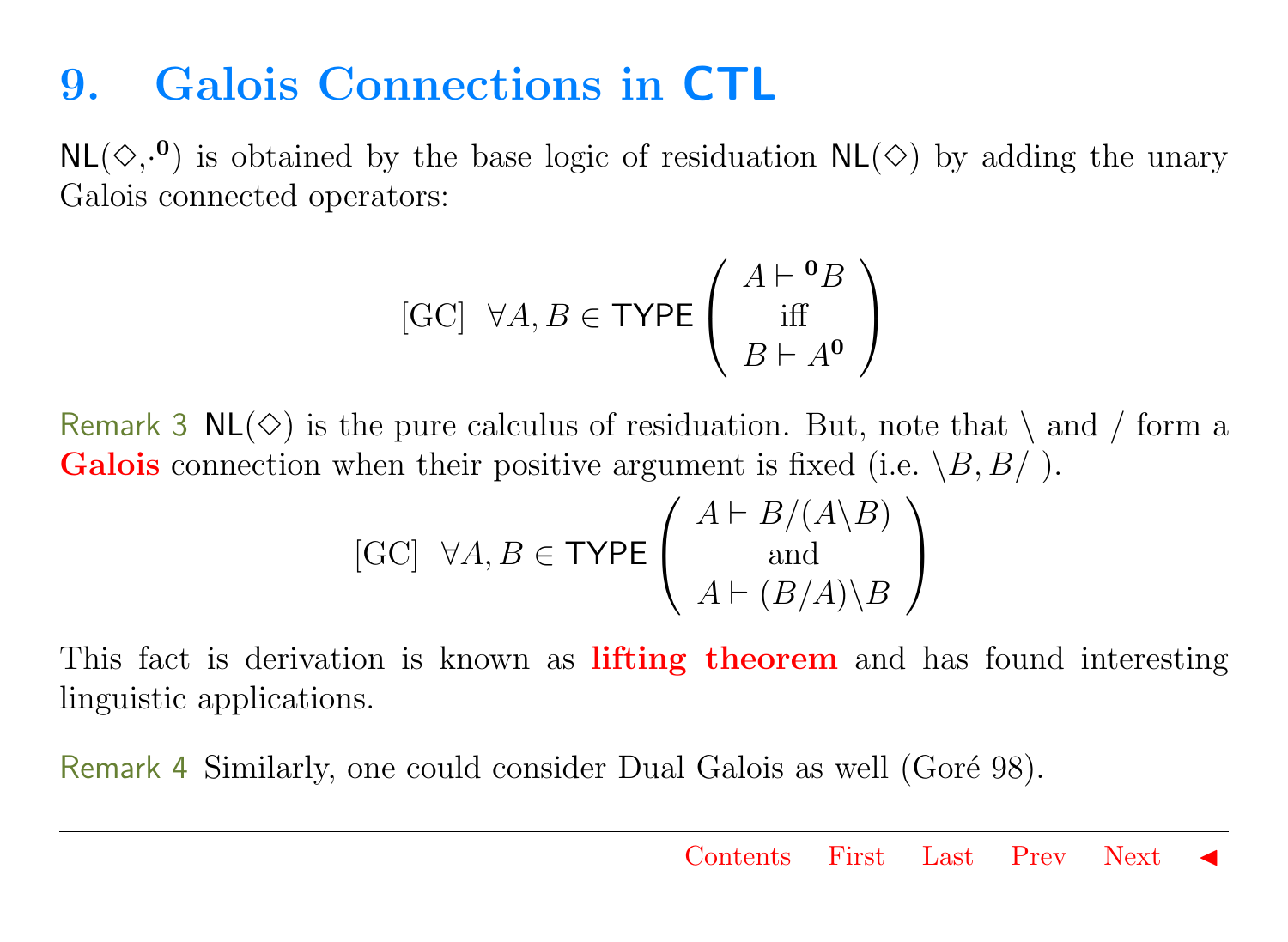#### <span id="page-12-0"></span>10. Models

 $NL(\diamondsuit, \cdot^0)$  has been interpreted using Kripke Models.

Frames  $F = \langle W, R_0^2, R_\diamond^2, R_\bullet^3 \rangle$ 

W: 'signs', resources, expressions

 $R^3_{\bullet}$ : 'Merge', grammatical composition

 $R^2_{\diamond}$ : 'feature checking', structural control

 $R_0^2$ : 'feature checking', structural control

Models  $\mathcal{M} = \langle F, V \rangle$ 

Valuation  $V : \text{TYPE} \mapsto \mathcal{P}(W)$ : types as sets of expressions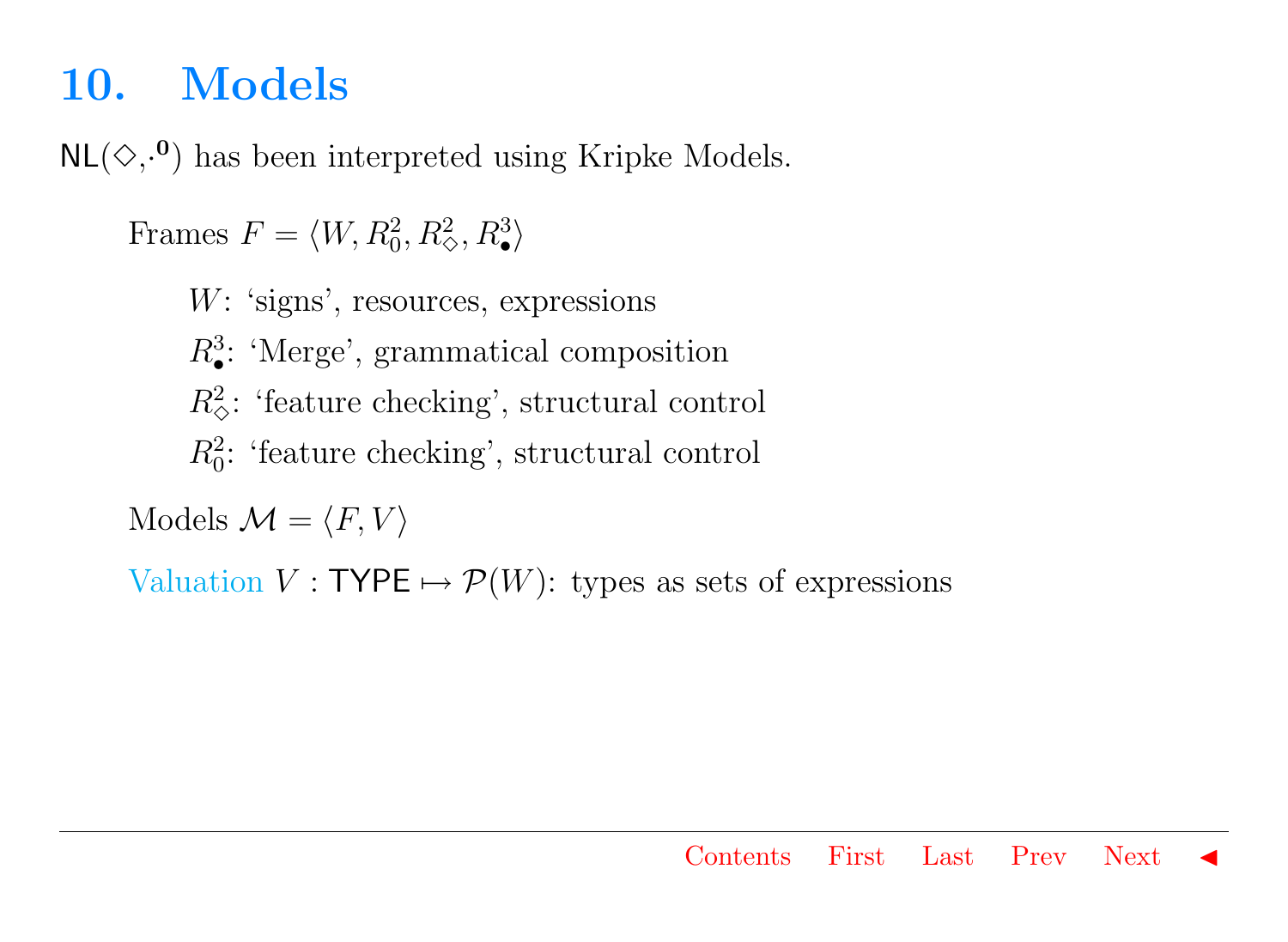# <span id="page-13-0"></span>11. The Base Logic  $NL(\Diamond, \cdot)$

Transitivity/Reflexivity of the derivability relation, plus

| $(RES-L)$ $A \bullet B \vdash C$ iff $A \vdash C/B$<br>$(RES-R)$ $A \bullet B \vdash C$ iff $B \vdash A \setminus C$ |  |
|----------------------------------------------------------------------------------------------------------------------|--|
| $(RES-1)$ $\diamond A \vdash B$ iff $A \vdash \Box^{\downarrow} B$                                                   |  |
| (GAL) $A \vdash^{0} B$ iff $B \vdash A^{0}$                                                                          |  |

Soundness/Completeness

```
A \vdash B is provable iff \forall F, V, V(A) \subseteq V(B)
```
See [Areces, Bernardi & Moortgat 2001], also for Gentzen presentation, cut elimination and decidability.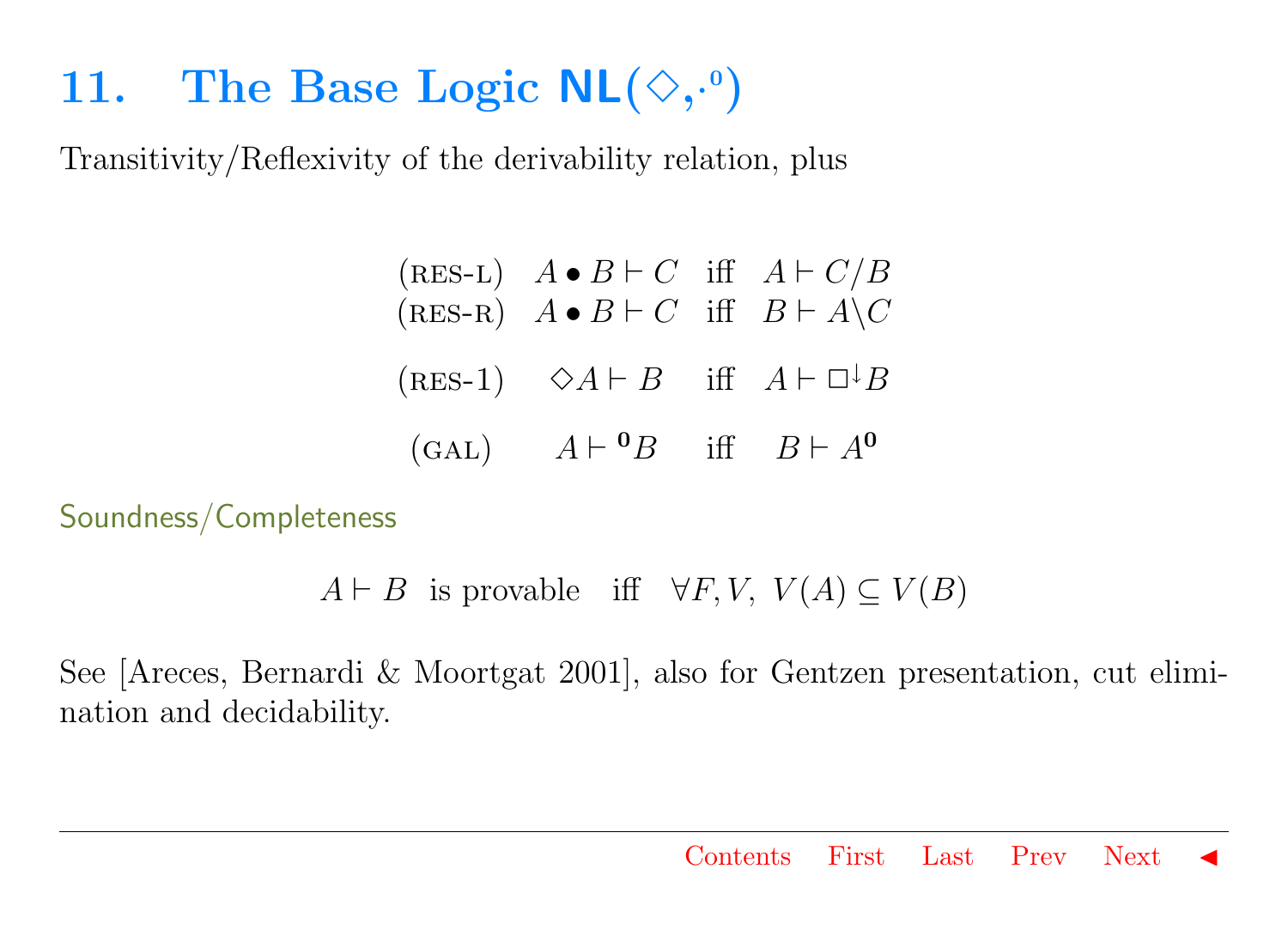#### <span id="page-14-0"></span>12. Some Useful Derived Properties

| ( $\textsf{Iso/Anti}$ )tonicity $A \vdash B$ implies |  | $\Diamond A \vdash \Diamond B$          | and | $\Box^{\downarrow} A \vdash \Box^{\downarrow} B$ |
|------------------------------------------------------|--|-----------------------------------------|-----|--------------------------------------------------|
|                                                      |  | $\mathbf{0}B\vdash \mathbf{0}A$         | and | $B^0 \vdash A^0$                                 |
|                                                      |  | $A/C \vdash B/C$                        | and | $C \backslash A \vdash C \backslash B$           |
|                                                      |  | $C/B \vdash C/A$                        | and | $B \backslash C \vdash A \backslash C$           |
|                                                      |  | $A \bullet C \vdash B \bullet C$        |     | and $C \bullet A \vdash C \bullet B$             |
|                                                      |  |                                         |     |                                                  |
| Compositions                                         |  | $\Diamond \Box^{\downarrow} A \vdash A$ |     | $A \vdash \Box^{\downarrow} \Diamond A$          |
|                                                      |  | $A \vdash^{0} (A^{0})$                  |     | $A \vdash ({}^{\mathbf{0}}A)^{\mathbf{0}}$       |
|                                                      |  | $(A/B) \bullet B \vdash A$              |     | $A \vdash (A \bullet B)/B$                       |
|                                                      |  | $B \bullet (B \backslash A) \vdash A$   |     | $A \vdash B \setminus (B \bullet A)$             |

[✷](#page-10-0)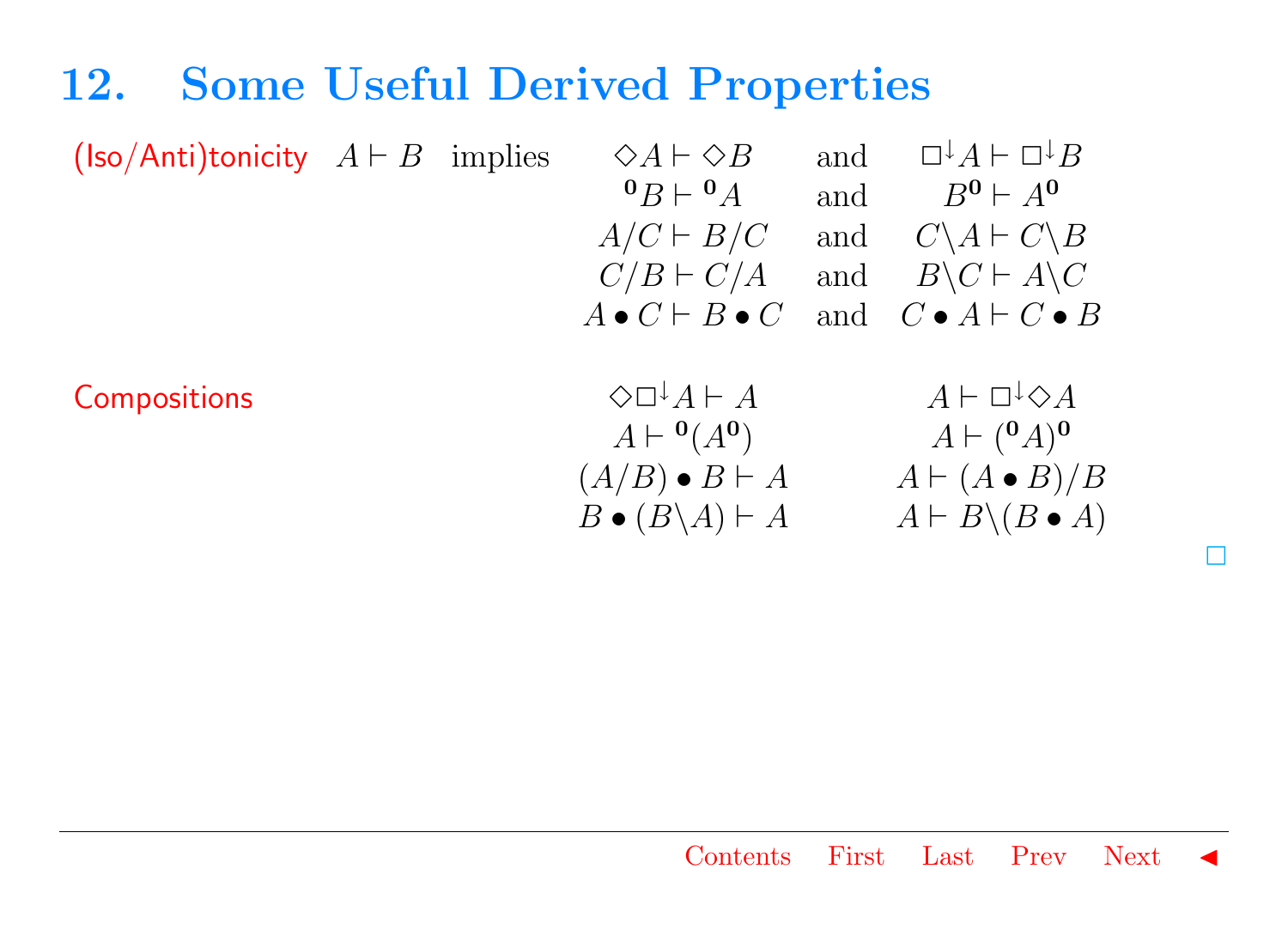# <span id="page-15-0"></span>13. Linguistic Applications

When looking at linguistic applications  $\mathsf{NL}(\diamondsuit, \cdot^0)$  offers:

- $\blacktriangleright$  new derivability relations;
- $\blacktriangleright$  downward entailment relations.

We will show how

In the new patterns can be used to model the licensing relation accounting for polarity item distribution.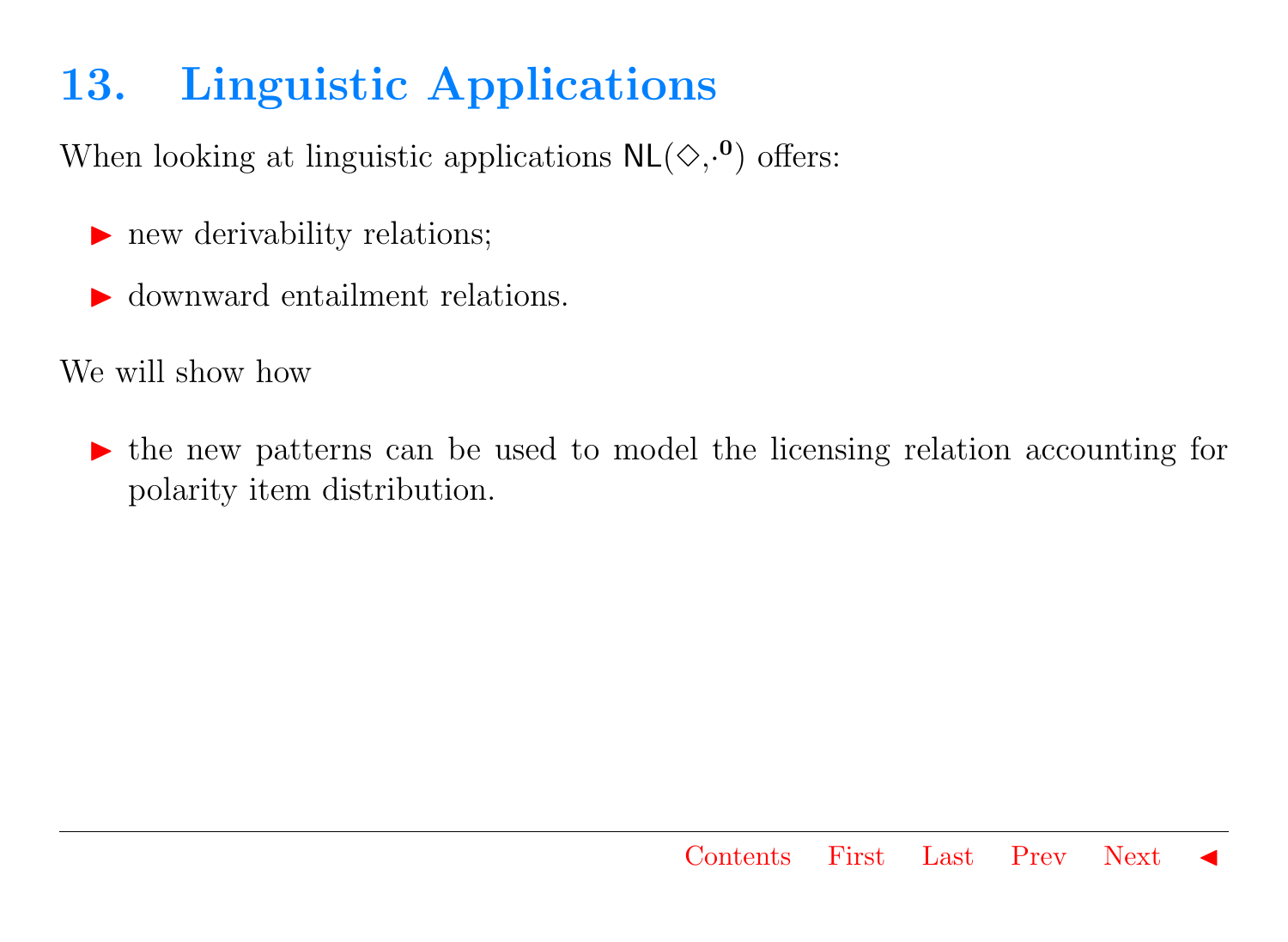#### <span id="page-16-0"></span>14. Polarity Items Typology

- $\triangleright$  A classification of Polarity Items (PIs) has been described in [Zwarts 1995, Giannakidou 1997] where PIs are considered sensitive to (non-)veridicality.
- $\triangleright$  In other words, polarity items (syntactic) distribution depends on some semantic features, viz. (non-)veridicality, of their licensors.
- $\triangleright$  Though (non-)veridicality is an **invariant** among natural language expressions, PIs show **different** behavior cross-linguistically. E.g.
	- $\triangleright$  "Possibly" differs from its Greek counterpart: though they have the same meaning, the Greek version licenses PIs, whereas the English one does not.
- In PIs are an interesting phenomena from a cross-linguistic perspective: languages differ in the distributional properties of PIs, rather than in their structural occurrence.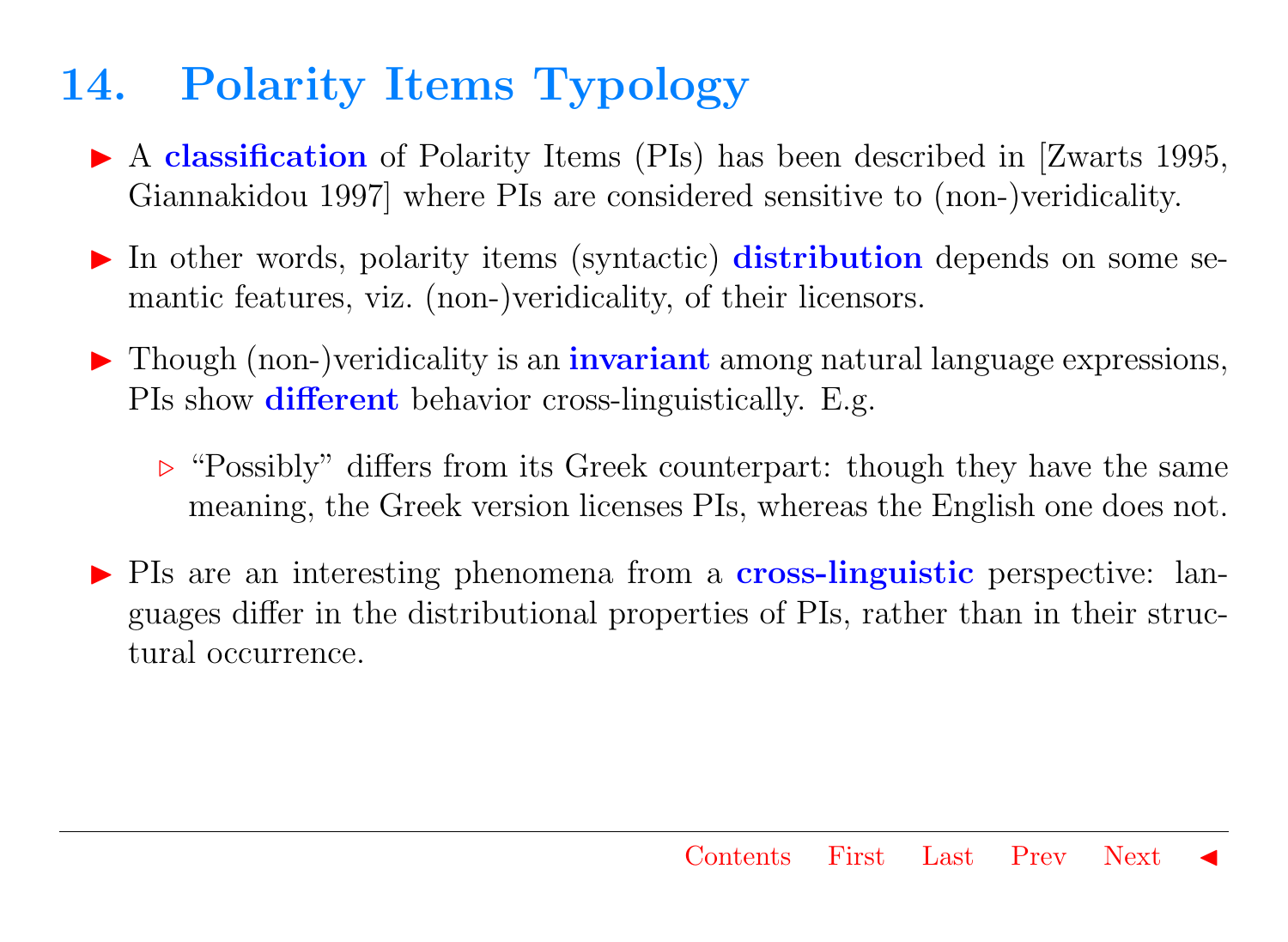#### <span id="page-17-0"></span>15. Non-veridical Contexts

Definition  $\lceil(\text{Non-})\text{vertical functions}\rceil$  Let f be a boolean function with a boolean argument, a definition of (non-)veridical functions can be given starting from the following basic case:  $f \in (t \to t)$ 

- If is said to be veridical iff  $[[f(x)]] = 1$  entails  $[[x]] = 1$  (e.g. 'yesterday');
- If is said to be non-veridical iff  $[f(x)] = 1$  does not entail  $[x] = 1$  (e.g. 'usually');
- If is said to be **anti-veridical** iff  $[f(x)] = 1$  entails  $[x] = 0$  (e.g. 'It is not the case').

AV functions form a proper subset of the NV ones,  $AV \subset NV$ 

[✷](#page-13-0)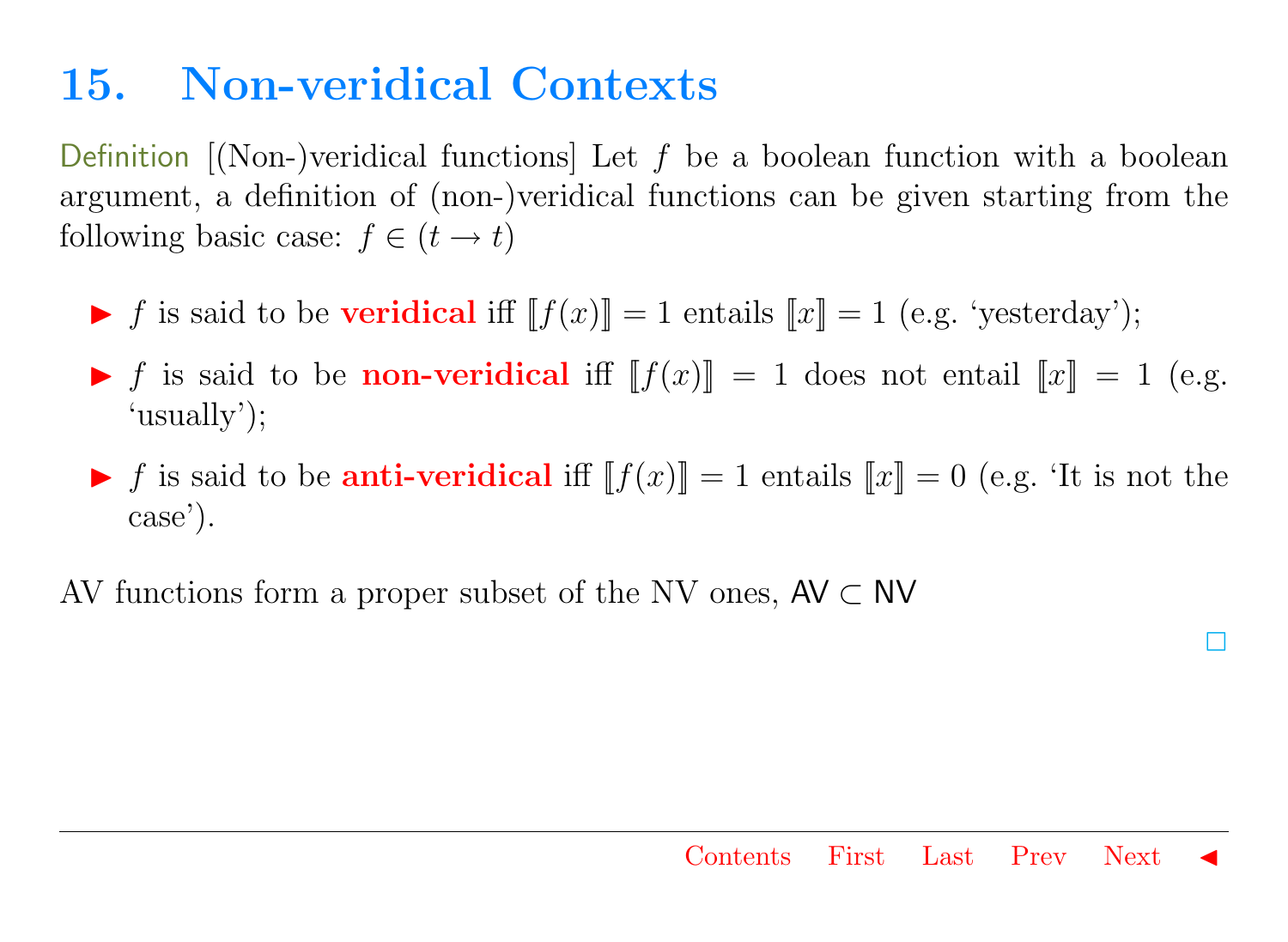# <span id="page-18-0"></span>16. Polarity Items Classification

Based on these distinctions of (non-)veridical contexts, PIs have been classified as follow:

- $\triangleright$  positive polarity items (PPIs) can occur in veridical contexts (V) ('some  $N'$ :
- $\triangleright$  affective polarity items (APIs) cannot occur in V, i.e. they must occur in non-veridical contexts (NV), (e.g. 'any N');
- $\triangleright$  negative polarity items (NPIs) cannot occur in NV, i.e. they must occur in anti-veridical contexts (AV) (e.g. 'say a word').

Schematicaly, this means that

| $AV \circ \Delta[NPI]$  | *NV $\circ \Delta[\text{NPI}],$ |
|-------------------------|---------------------------------|
| AV $\circ \Delta$ [API] | $NV \circ \Delta[API],$         |
| *V $\circ \Delta$ [NPI] | *V $\circ \Delta$ [API].        |

where ∘ is the composition operator,  $\Delta[X]$  means that X is in the structure  $\Delta$  and has wide scope in it, and  $*$  marks ungrammatical composition.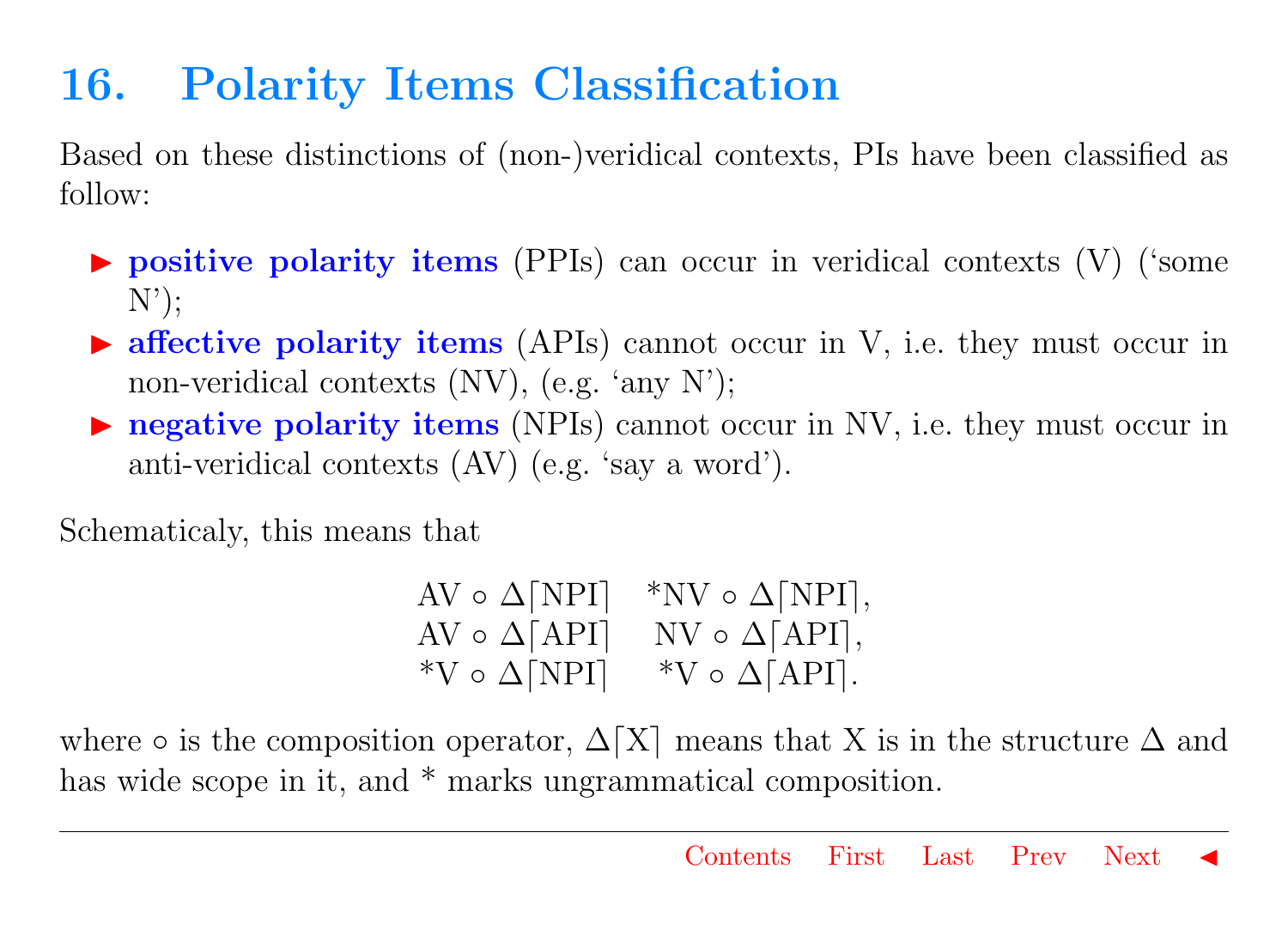### <span id="page-19-0"></span>17. A Concrete Example

'Yesterday', 'usually' and 'it is not the case' are all denoted in the domain  $D_t^{D_t}$ , hence their (syntactic) category is  $s/s$ . However,

- 1. (a) \*Yesterday I spoke with anybody I met. \*V ∘  $\Delta$ [API] (b) \*Yesterday I said a word. \*V ∘  $\Delta$ [NPI] 2. (a) Usually I speak with anybody I meet. NV  $\circ \Delta$ [API]
- (b) \*Usually I say a word. \*NV ∘  $\Delta$ [NPI]

The type of a structure is determined by the element having wide scope, viz. in  $\Delta[X]$  it is determined by X.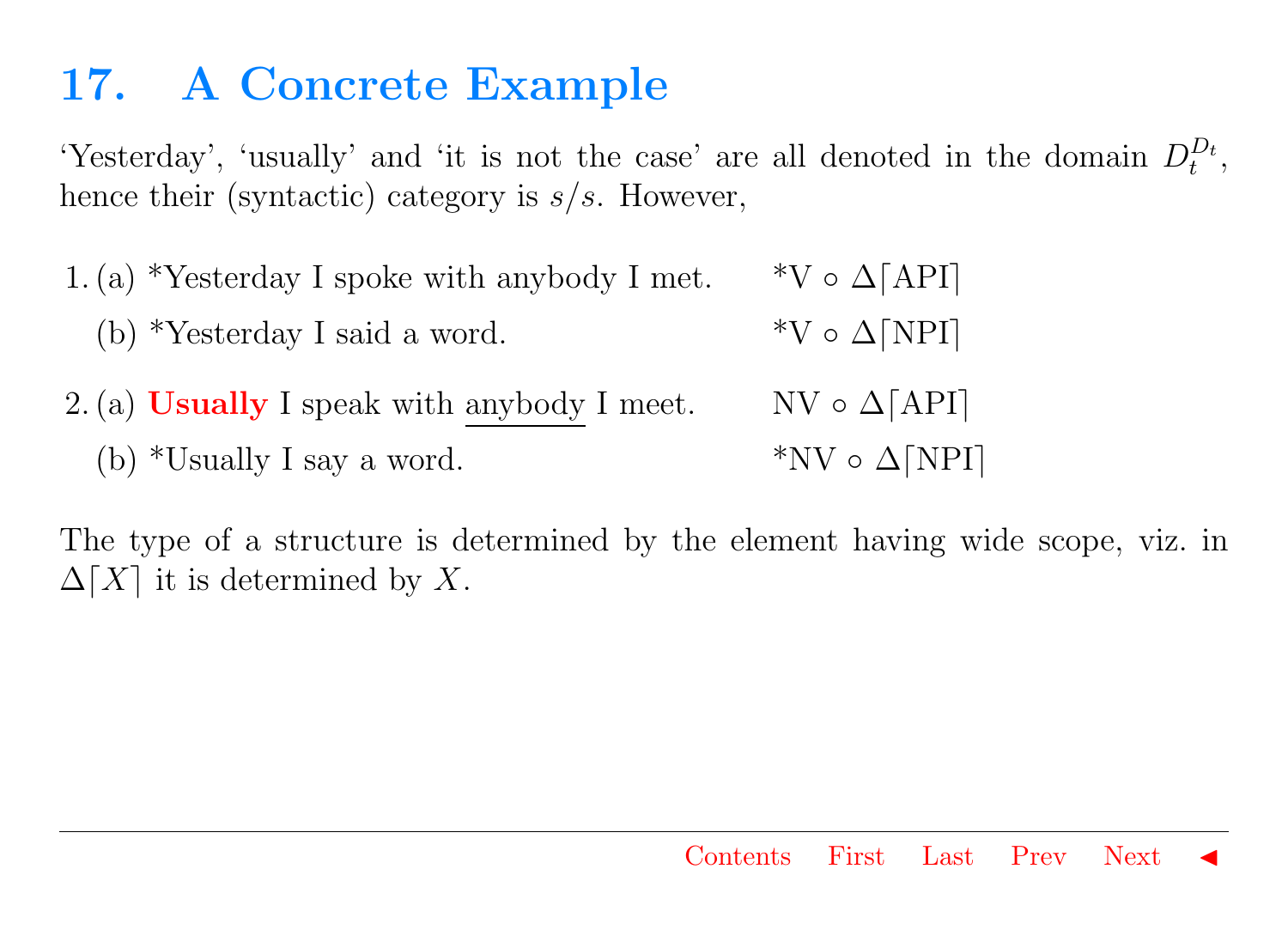### <span id="page-20-0"></span>18. Syntactic Types

In order to make fine-grained distinctions in the lexical assignments, we can use unary operators.

We need to express that it is not the case is in AV, usually is in NV and yesterday is in V, where AV ⊂ NV and  $V \cap NV = \{\}$ . Hence, the types of functions in AV derive the types of functions in NV, whereas this does not hold for the functions in V.

#### Lexicon

It is not...  $\in s/(^{\mathbf{0}}s)^{\mathbf{0}}$ (AV) Usually  $\in s/({^0}(\Diamond \Box^{\downarrow} s))^0$  (NV) Yesterday  $\in s/\Box^{\downarrow} \Diamond s$  (V)

 $AV : s/(^0s)^0 \to NV : s/(^0(\Diamond \Box \bot_s))^0 \quad \nleftrightarrow V : s/\Box \bot \Diamond s$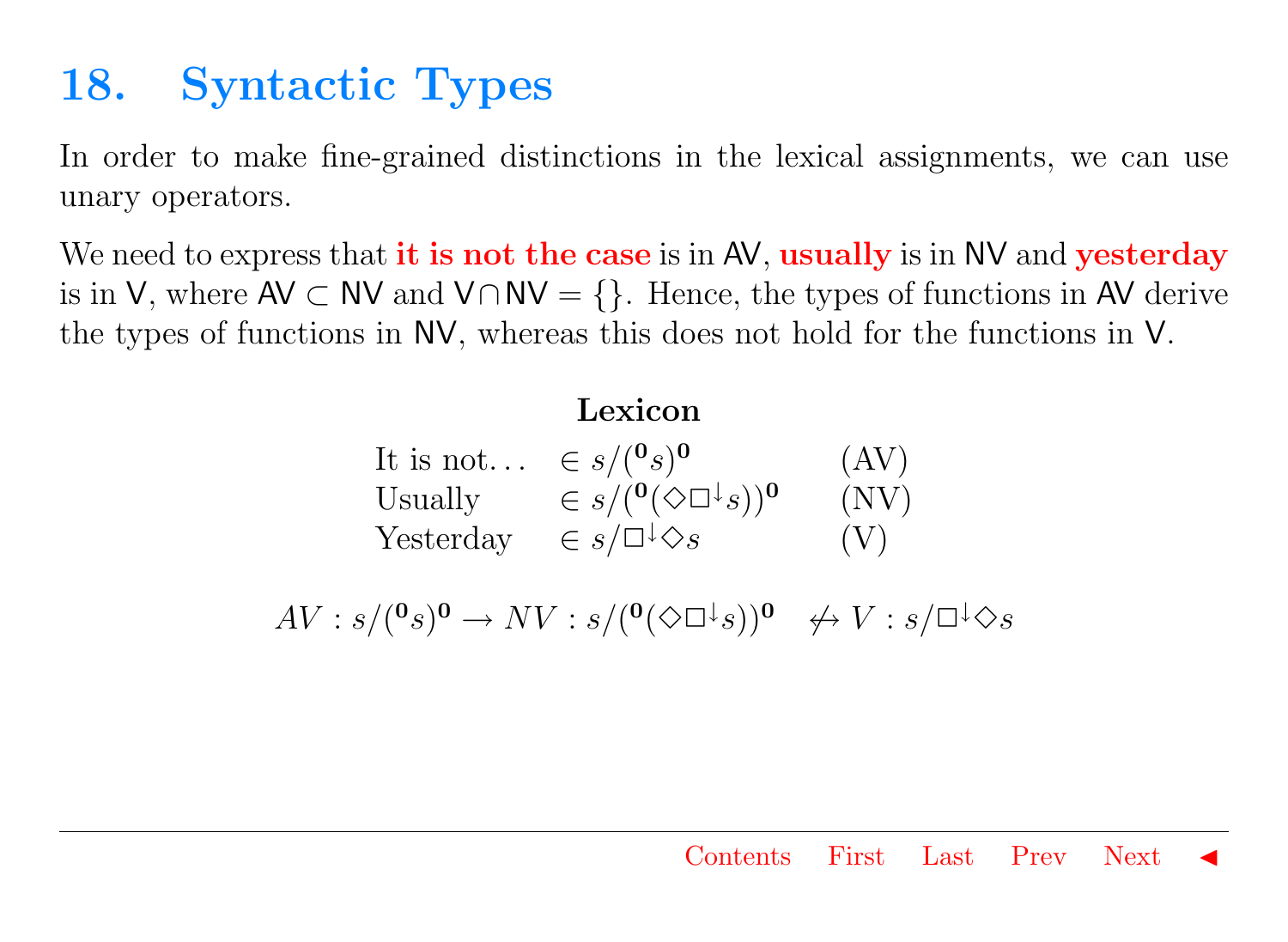#### <span id="page-21-0"></span>19. Types for PIs and their Licensors

Schematically, the needed types are:  $api : (^0(\Diamond \Box \dot{z}))^0$ ,  $npi : (^0s)^0$ ,  $ppi : \Box \dot{\Diamond} s$ 

AV  $\in A/npi$  NV  $\in A/api$ , V  $\in A/ppi$  $api \rightarrow npi$   $npi \not\rightarrow ppi$   $api \not\rightarrow ppi$ .



[✷](#page-9-0)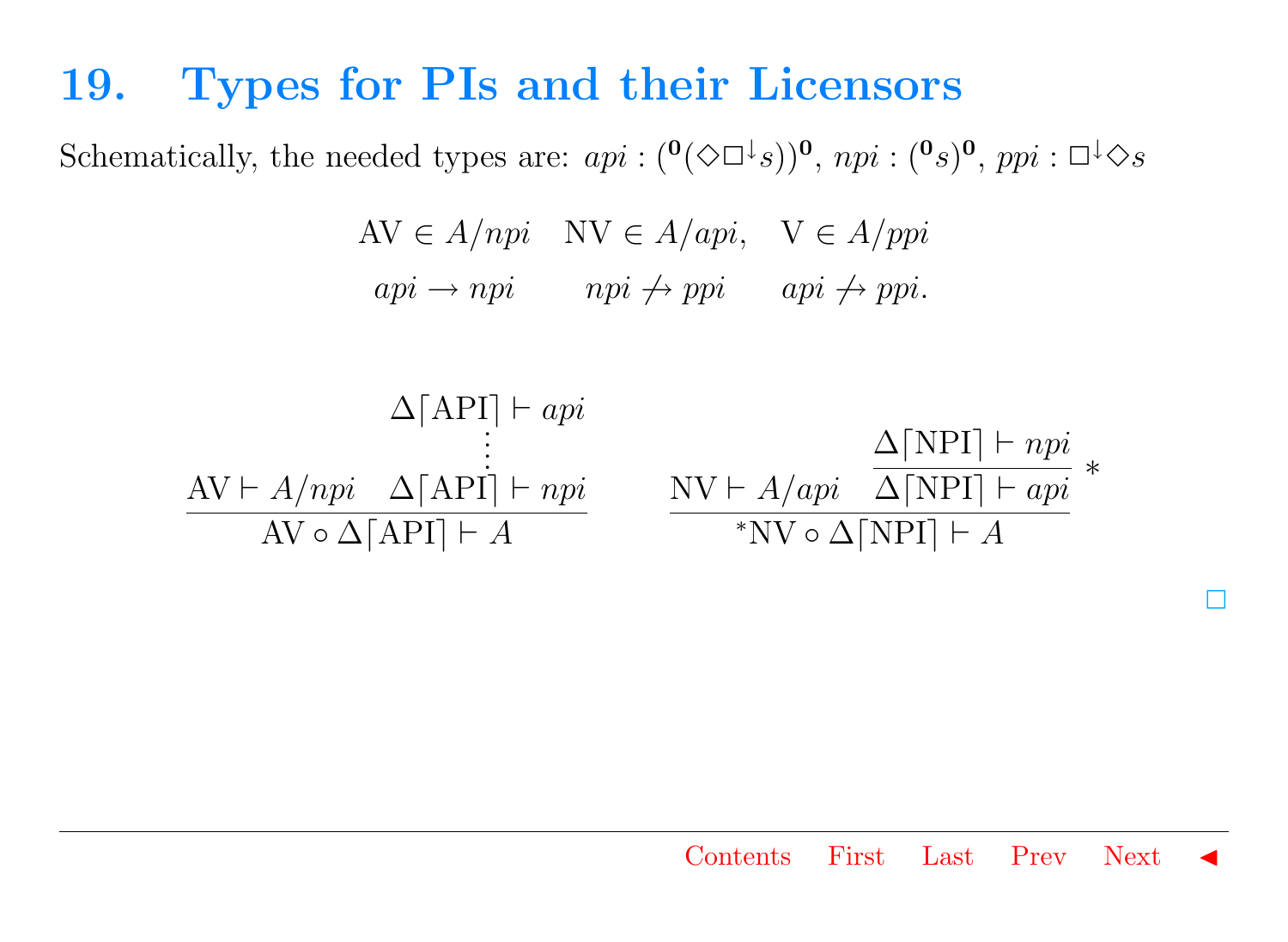#### <span id="page-22-0"></span>20. Options for Cross-Linguistic Variation

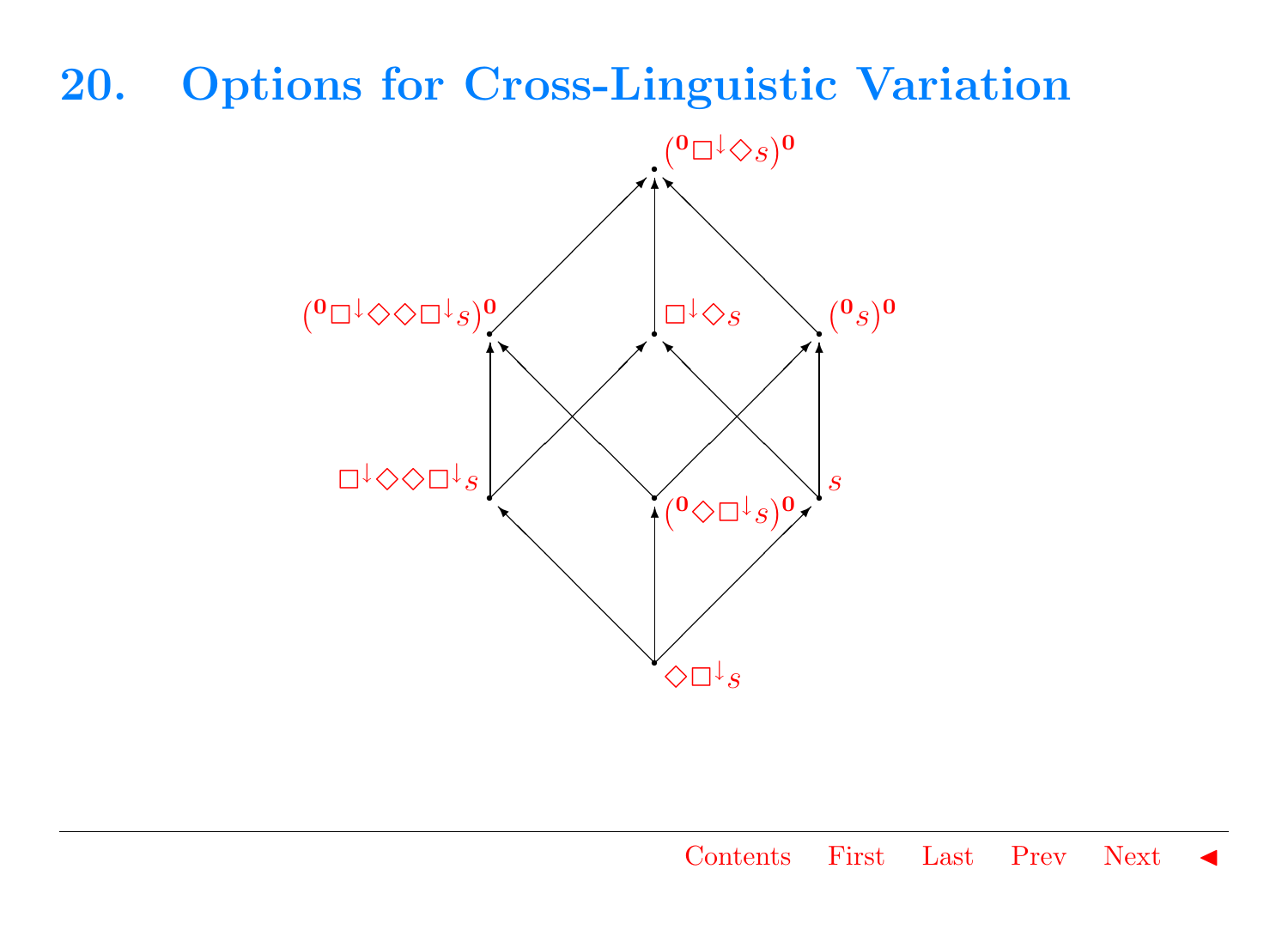# <span id="page-23-0"></span>21. Greek (I)

#### NPI: ipe leksi, API: kanenan, FCI: opudhipote

|    | 1. <b>Dhen</b> idha kanenan.<br>(tr. I didn't see any body)                                                           | Neg > API      |
|----|-----------------------------------------------------------------------------------------------------------------------|----------------|
|    | 2. <b>Dhen</b> ipe leksi oli mera<br>(tr. He didn't say a word all day)                                               | Neg > NPI      |
| 3. | *Dhen idha opjondhipote<br>(tr. I didn't see any body)                                                                | Neg > FCI      |
| 4. | Opjosdhipote fititis <b>bori</b> na lisi afto to provlima. Modal $>$ FCI<br>(tr. Any student can solve this problem.) |                |
| 5. | <b>An</b> dhis tin Elena [puthena/opudhipote], $\dots$<br>(tr. If you see Elena anywhere, )                           | Cond > API/FCI |
| 6. | <b>An</b> pis leksi tha se skotoso.<br>(tr. If you say a word, I will kill you)                                       | Cond > NPI     |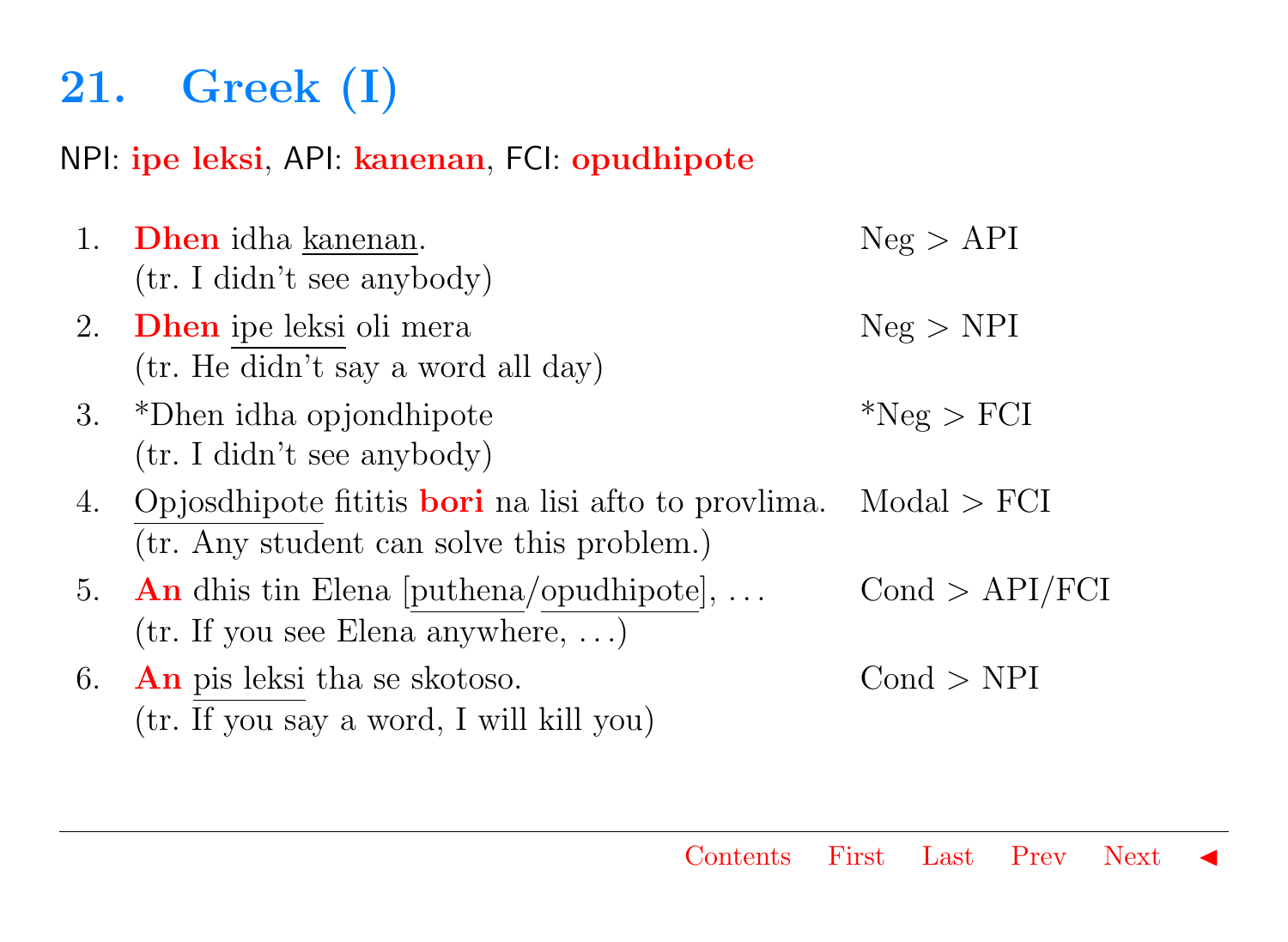# <span id="page-24-0"></span>22. Greek (II)

The data presented above can be [summarized](#page-3-0) as follows:

AV  $\subset$  NV, ONV  $\subset$  NV, and AV  $\cap$  ONV  $=\$  { }.

ONV: e.g. modal verbs, habituals, generics, imperatives, intensional verbs, future particle.

| Greek       | FCI     | A PI | NPI       | PPI    |
|-------------|---------|------|-----------|--------|
| Veridical   | $^\ast$ | ж    | ж         | Yes    |
| Negation    | $^\ast$ | Yes  | Yes       | $\ast$ |
| Modal verb  | Yes     | Yes  | $^{\ast}$ | Yes    |
| Conditional | Yes     | Yes  | Yes       | Yes    |

[✷](#page-3-0)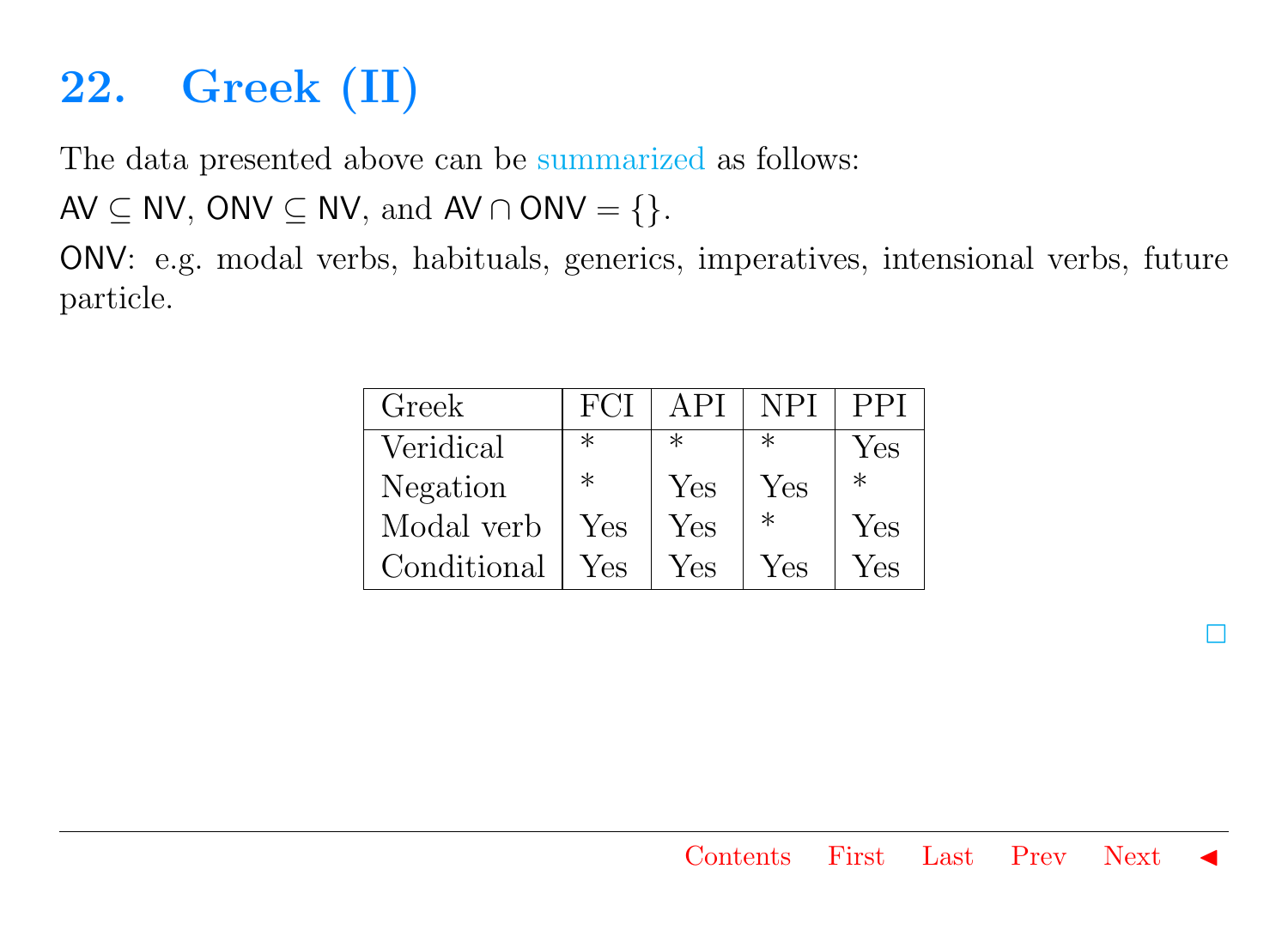# <span id="page-25-0"></span>23. Italian (I)

#### NPI: nessuno, API: mai, FCI: chiunque

|    | 1. Non gioco mai                              | Neg > API      |
|----|-----------------------------------------------|----------------|
|    | (tr. I don't play ever)                       |                |
|    | 2. Non ho visto nessuno                       | Neg > NPI      |
|    | (tr. I haven't seen any body)                 |                |
| 3. | <i>Non</i> ho visto chiunque                  | Neg > FCI      |
|    | (tr. I haven't seen anybody)                  |                |
| 4. | Chiunque <b>puó</b> risolvere questo problema | Modal > FCI    |
|    | (tr. Anybody can solve this problem)          |                |
| 5. | *Puoi giocare mai                             | *Modal > API   |
|    | (tr. You can play ever)                       |                |
| 6. | *Puoi prendere in prestito nessun libro       | $*Modal > NPI$ |
|    | (tr. You can borrow any book)                 |                |
|    | 7. Se verrai mai a trovarmi, $\dots$          | Cond > API     |
|    | $(tr. If you ever come to visit me, )$        |                |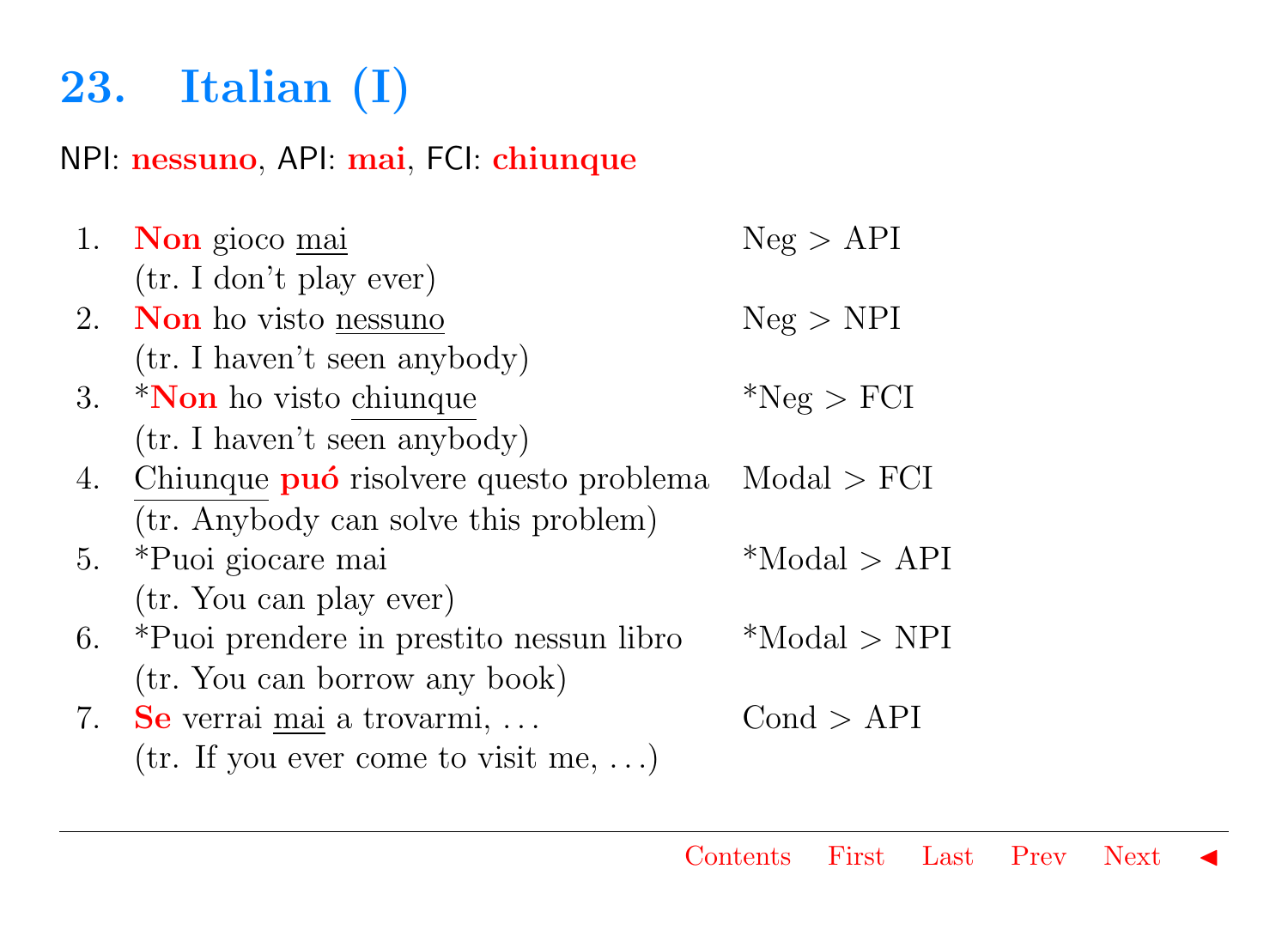# <span id="page-26-0"></span>24. Italian (II)

The data presented above can be [summarized](#page-5-0) as follows:

| Italian     | FC I    | A PI | NPI     | PPI    |
|-------------|---------|------|---------|--------|
| Veridical   | $^\ast$ | ж    |         | Yes    |
| Negation    | $^\ast$ | Yes  | Yes     | $\ast$ |
| Modal verb  | Yes     | ж    | $^\ast$ | Yes    |
| Conditional | $^\ast$ | Yes  | $\ast$  | Yes    |

In a similar way, one can account for the behavior of [Dutch](#page-14-0) negative and positive polarity items. In [van Wouden] it is shown that in Dutch polarity items are sensitive to downward monotonicity, and

- $\triangleright$  a NPI licensed by the property of a function in DM will be grammatical also when composed with any functions belonging to a stronger set.
- $\triangleright$  if a PPI is 'allergic' to one specific property shared by the functions of a certain set, it will be ungrammatical when composed with them, but compatible with any other function in a weaker set which does not have this property.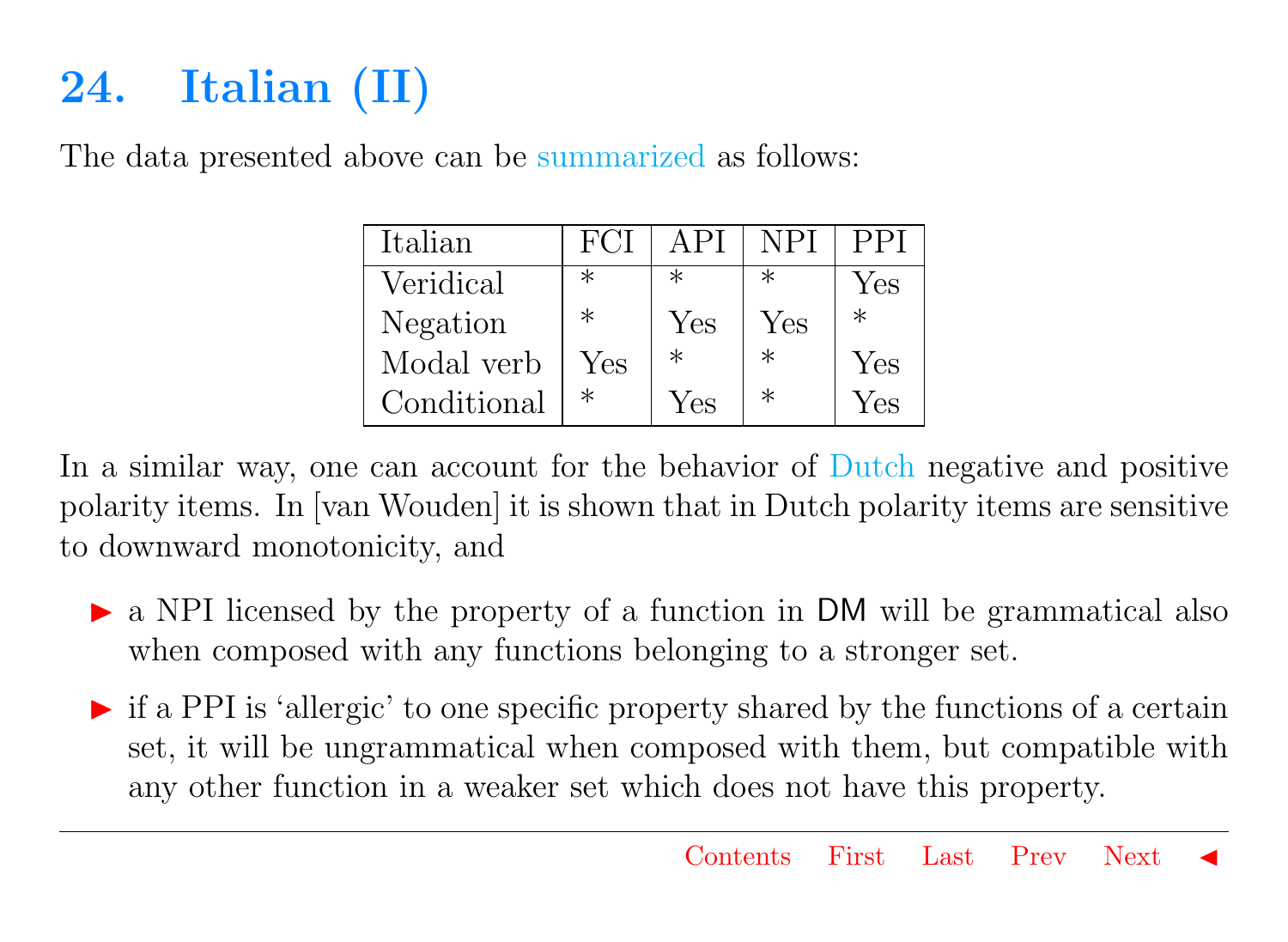# <span id="page-27-0"></span>25. Summing Up

- $\triangleright$  Semantic differences among items of the same class are responsible for different syntactic behaviors;
- In  $NL(\diamondsuit, 0)$  these differences can be encoded in the **lexicon** by means of unary operators;
- In The derivability relations governing unary operators and the tonicity properties of  $\setminus$ , / give precise **instructions** to encode the semantic subset relations involved;
- In Starting from the lexicon, the **logical rules** prove the correct distribution of the different items;
- I Cross-linguistic differences are accounted for by building different lexicon, facilitating [comparisons](#page-6-0) among languages.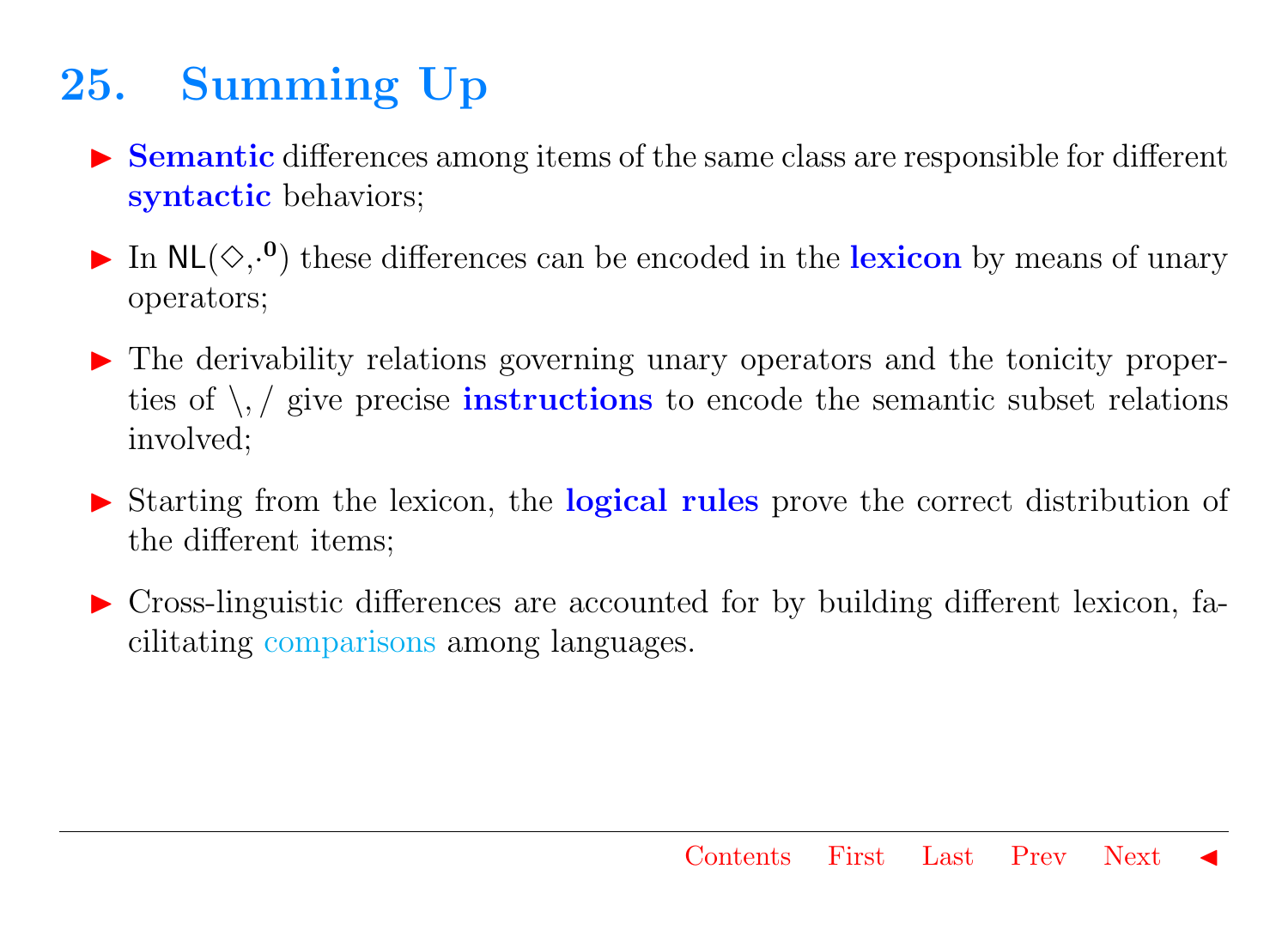### <span id="page-28-0"></span>26. What Have We Gained?

Assuming a categorial logic perspective on linguistic typologies help

- $\triangleright$  gain a deeper understanding of the typological classifications proposed in the literature of formal linguistics;
- ightharpoontriangleright comparisons;  $\triangleright$  carry out cross-linguistic comparisons;
- $\triangleright$  clarify the consequences predicted by the typologies opening the way to further investigations, and
- $\triangleright$  discover new dependencies between linguistic phenomena.